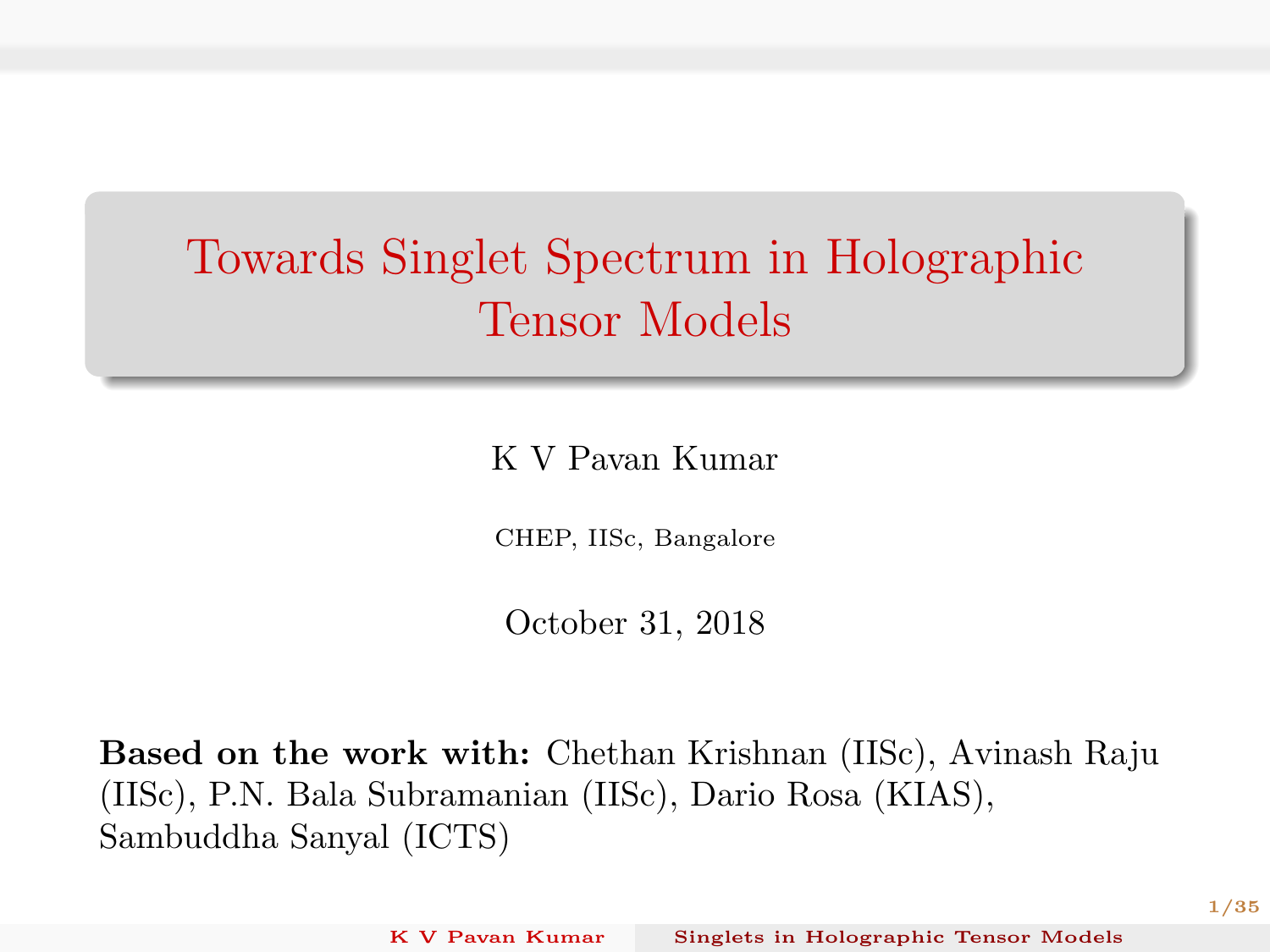#### Structure of the talk

- Introduction/ Motivation
- SYK model and its features
- SYK-like Tensor models
- Numerical results
- Random matrix classification
- Singlet spectrum
	- a. Diagonalizing the Hamiltonian
	- b. Finding the gauge invariant states
- Conclusions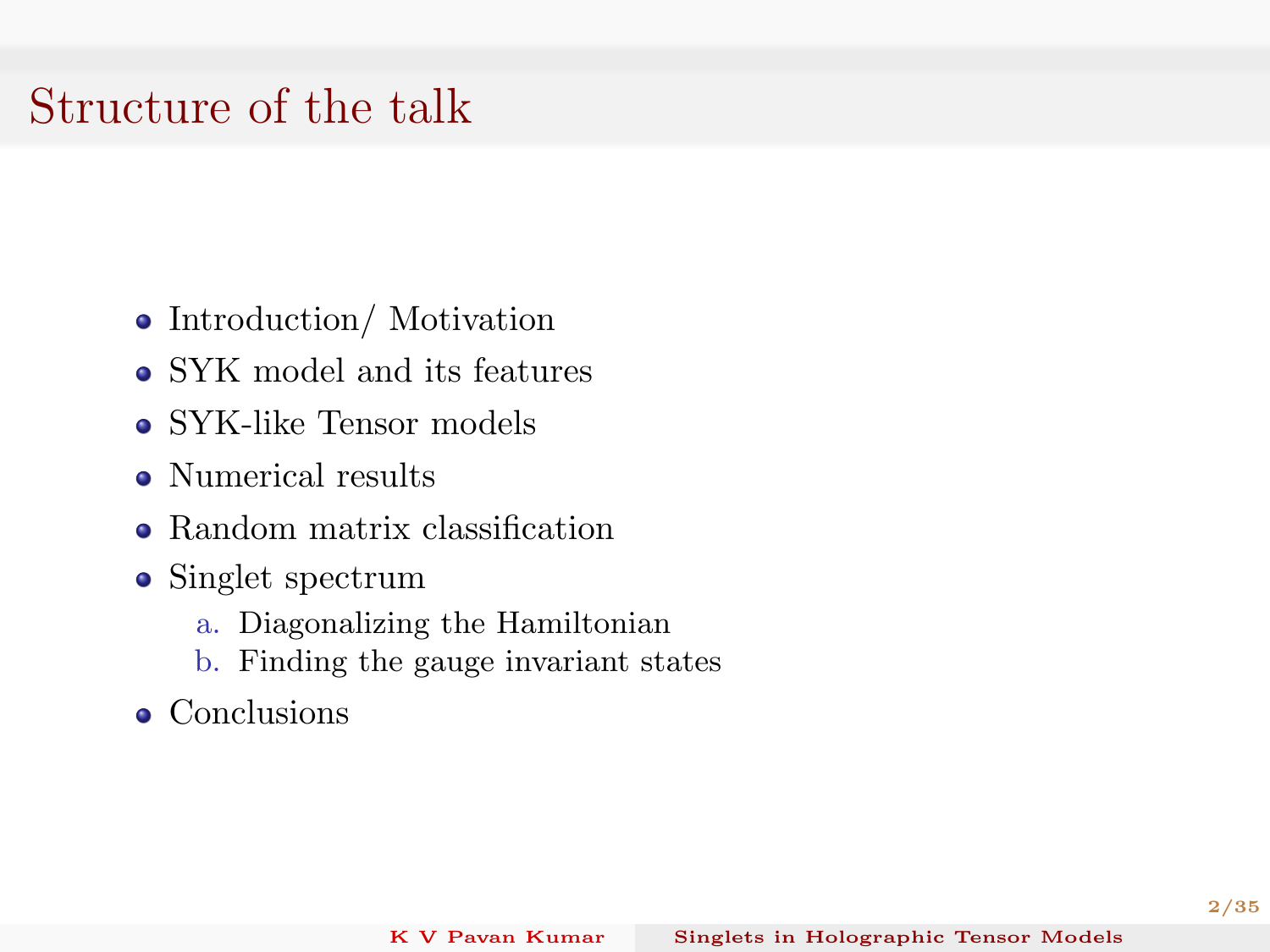## Holography

- The most complete description of Quantum gravity that we have currently is via holography.
- According to holography, gravity in  $(d+1)$  dimensions and (non-gravitational) field theory on the d-dimensional boundary are dual descriptions of the same theory
- Typically, in the holographic field theories that we know, we have a parameter N(loosely can be thought of as a dimensionless Planck's constant).
- In the (classical) limit  $N \to \infty$ , things are usually under control perturbatively in  $1/N$ .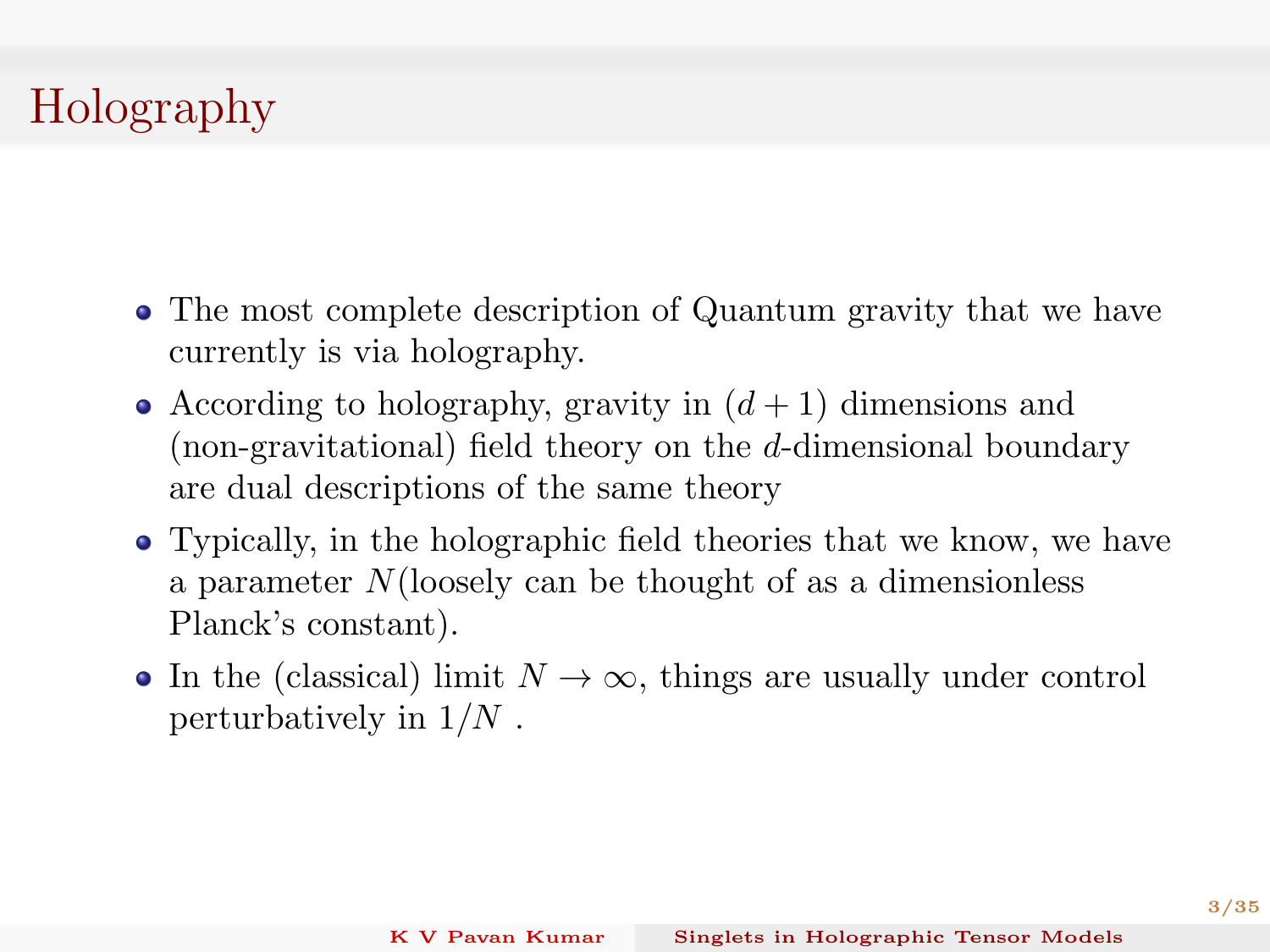## Finite-N

- But, as of yet, there are no holographic field theories with sufficiently rich dynamics that are solvable at finite-N.
- $\bullet$  The knowledge of finite-N effects is not only necessary to understand quantum gravity more completely but also to resolve problems like information paradox
- Also, information paradox is related to the dynamics of blackholes and to study the dynamics of black holes we need a strongly interacting theory in the boundary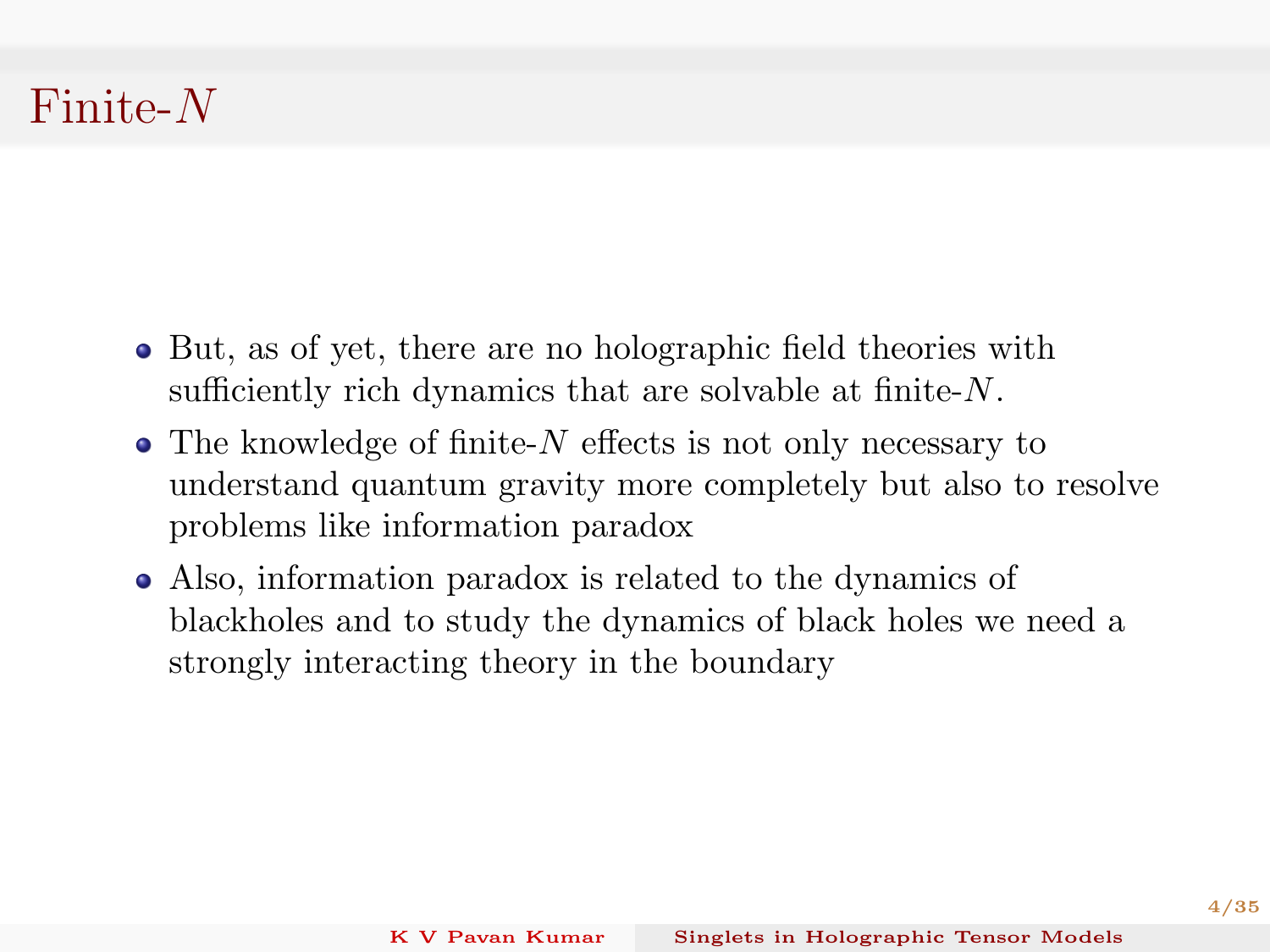## SYK model

- SYK model emerged as one such model that has the potential to shed some light on these issues
- It was proposed by Kitaev based on an old work by Sachdev and Ye and is a model of N Majorana fermions in  $(0+1)$  dimensions
- The Hamiltonian of SYK model is<sup>1</sup>

$$
H=i^{q/2}\sum_{a
$$

where  $J_{a...q}$  are picked from a random Gaussian distribution with mean  $\langle J_{abcd}\rangle = 0$  and variance  $\langle J_{abcd}^2\rangle = \frac{J^2(q-1)!}{N^{q-1}}$  $\overline{N^{q-1}}$ 

1 [Polchinkski,Rosenhaus: 1601.06768],[Maldacena,Stanford: 1604.07818]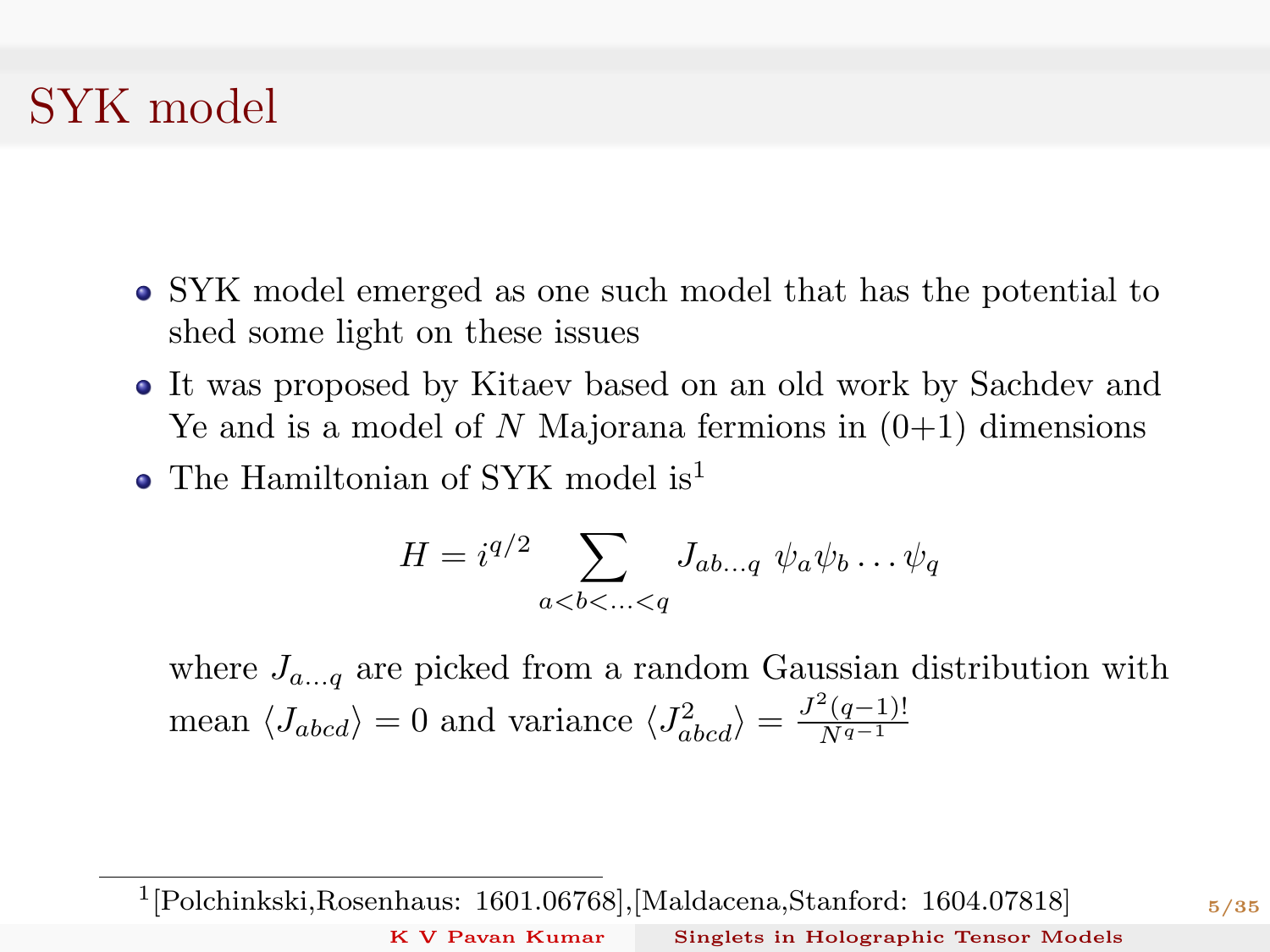## Why is SYK interesting?

- Solvable in large N limit
- Emergent conformal symmetry in infra-red
- Maximally chaotic i.e., SYK model saturates the chaos bound (This is reminiscent of black holes)
- $\rightarrow$  The second feature implies that we can construct a holographic dual and the third point indicates that the holographic dual is a black hole.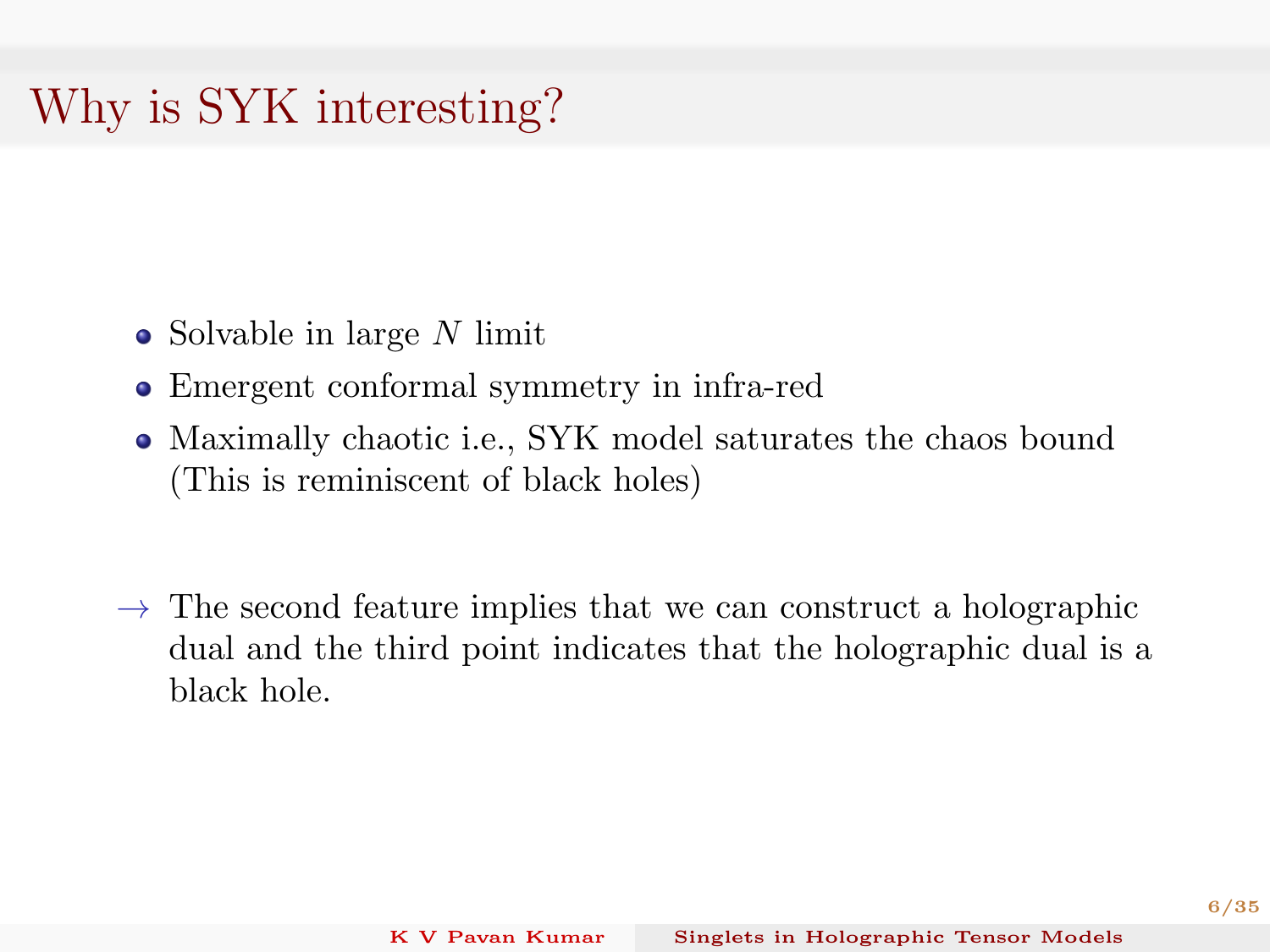## Hurdle

- While calculating the correlators, we take an average over the entire ensemble of J: disorder averaging
- Because of this disorder averaging, SYK model is not unitary
- But, the disorder averaging is necessary for the solvability of SYK and hence cannot be avoided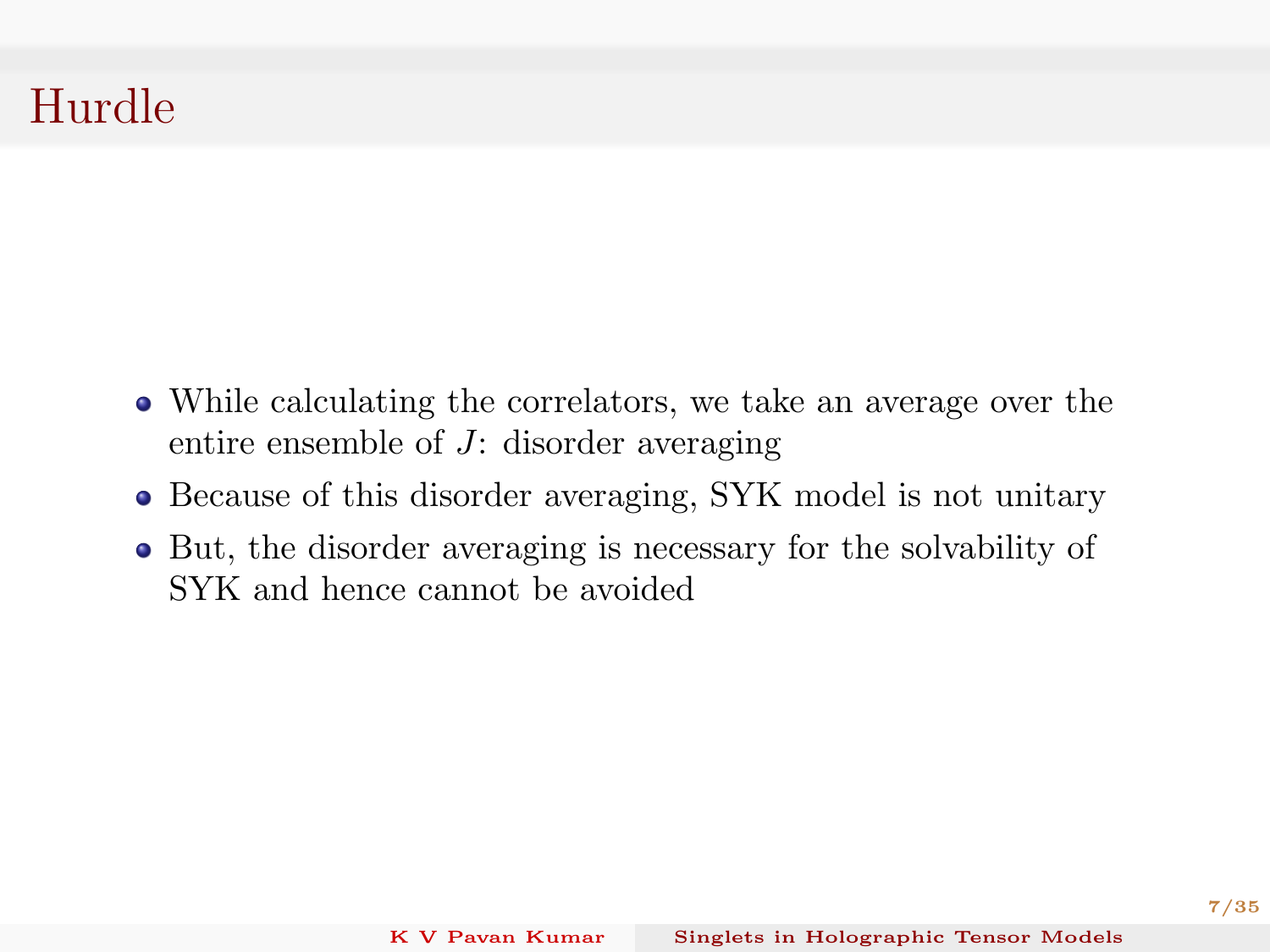## Gurau-Witten Model

- To address this issue, Witten proposed a model<sup>2</sup> based on the work of Gurau and collaborators on colored (bosonic) tensor models :Gurau-Witten Model
- Gurau-Witten model is dependent on two independent integers–  $d\,\&\, n$
- Basic building blocks of the model are the **fermionic** tensors of the form  $\psi_A^{i_1 i_2...i_d}$ A
- The index A corresponds to color and runs from 0 to d whereas the indices  $(i_1, i_2, \ldots i_d)$  take the values from 1 to n
- Number of independent fermionic fields are  $N = (d+1)n^d$

K [V Pavan Kumar](#page-0-0) Singlets in Holographic Tensor Models

<sup>2</sup> [Witten:1610.09758]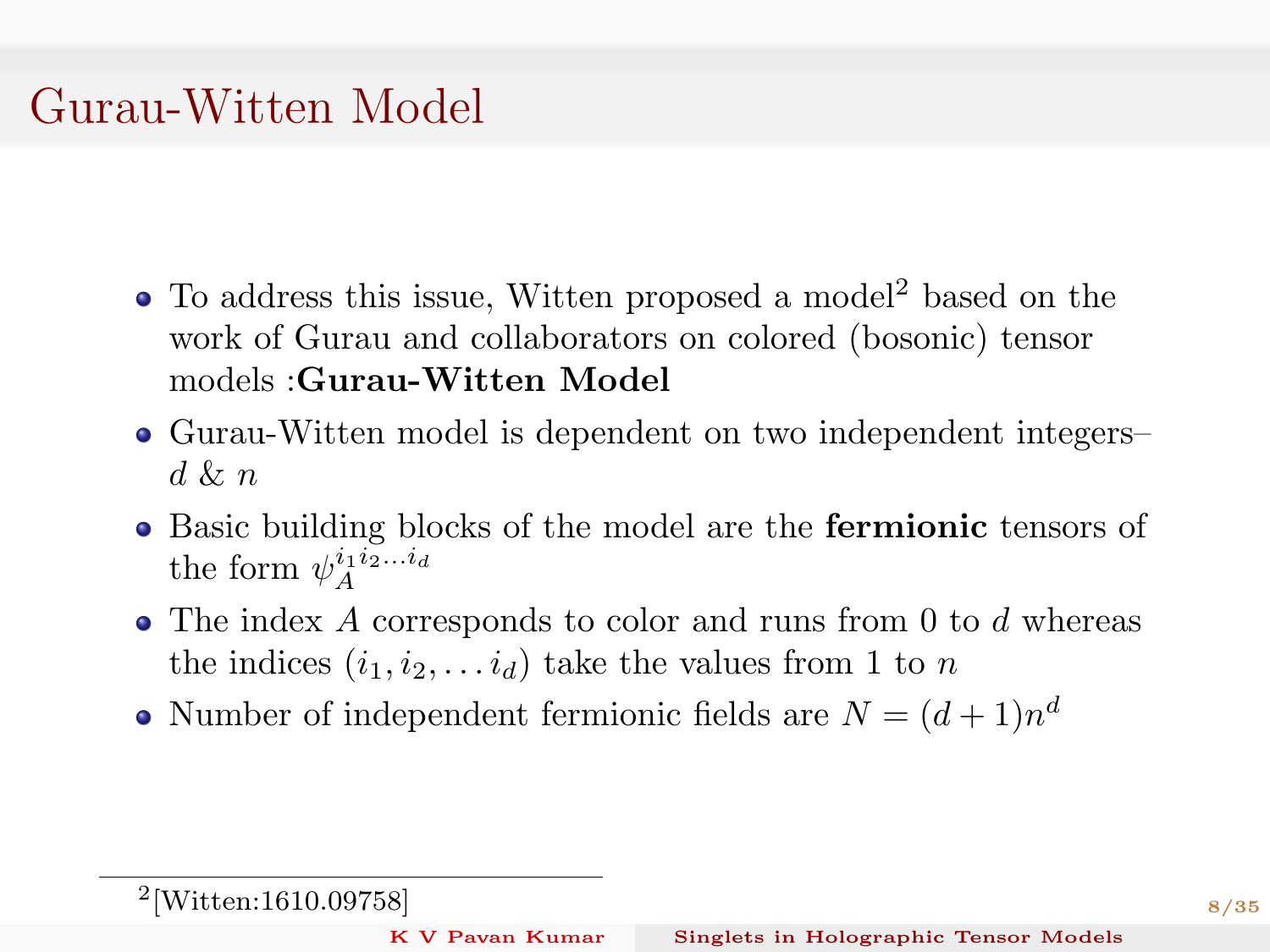#### GW Hamiltonian for  $d = 3$

For the case of  $d = 3$ , the symmetry group of GW model is  $O(n)^6$ i.e.,

 $G \sim O(n)_{01} \times O(n)_{02} \times O(n)_{03} \times O(n)_{12} \times O(n)_{13} \times O(n)_{23}$ 

• The Hamiltonian for  $d = 3$  is given as

$$
H_{GW} = \frac{J}{n^{3/2}} \psi_0^{abc} \psi_1^{ade} \psi_2^{fbe} \psi_3^{fdc}
$$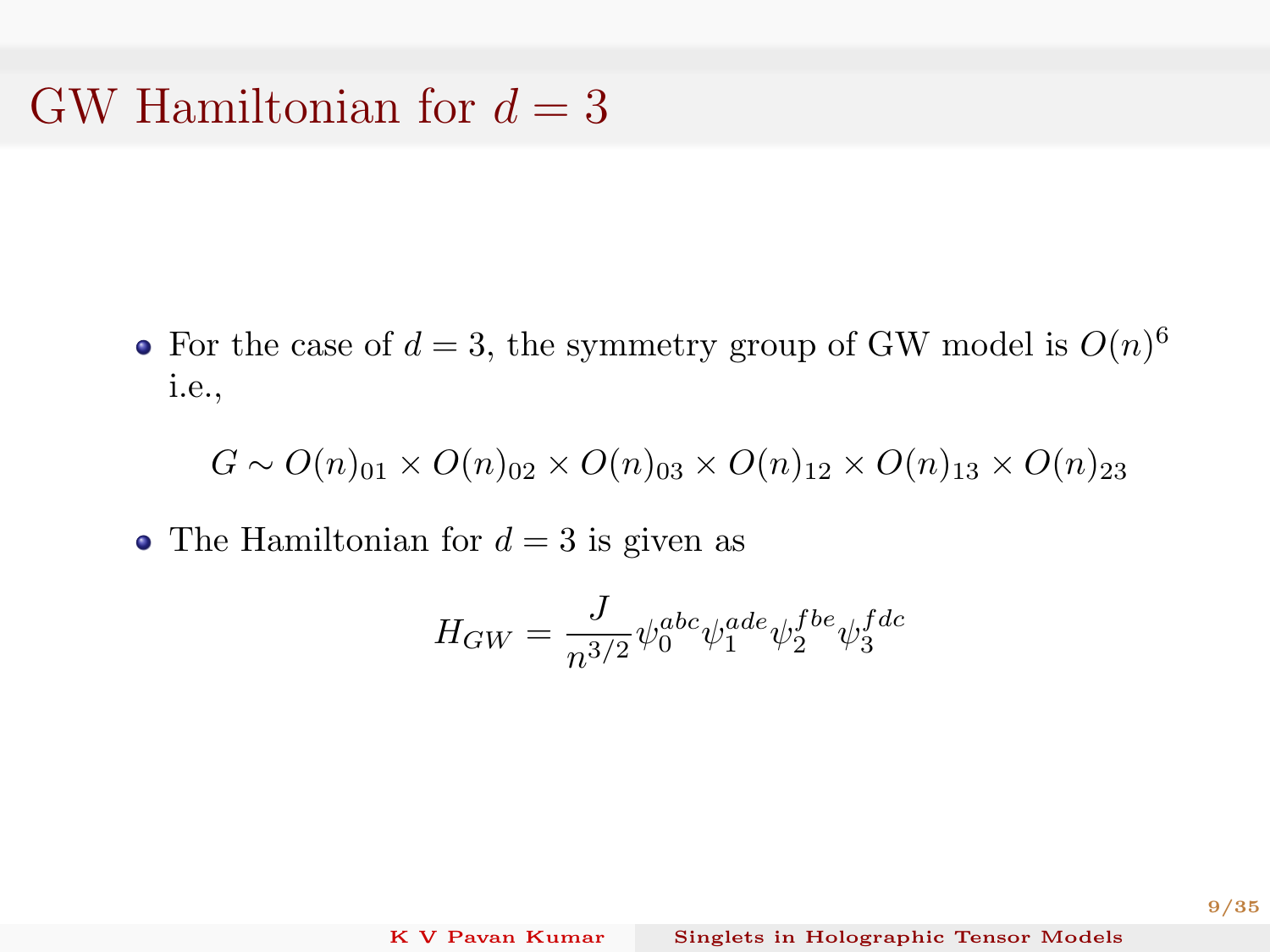## Gurau-Witten vs SYK

- The large N perturbation theory (in the leading order) of Gurau-Witten model has a similar behaviour as that of SYK model.
	- In particular, in both cases, the "melonic" diagrams dominate in the large N limit
- Like SYK model, Gurau-Witten model is also maximally chaotic
- Further, Gurau-Witten model is a true quantum mechanical model in the sense that the correlators are computed in the usual field-theoretic way (without any averaging)
- Hence, this model is a better candidate to study quantum black holes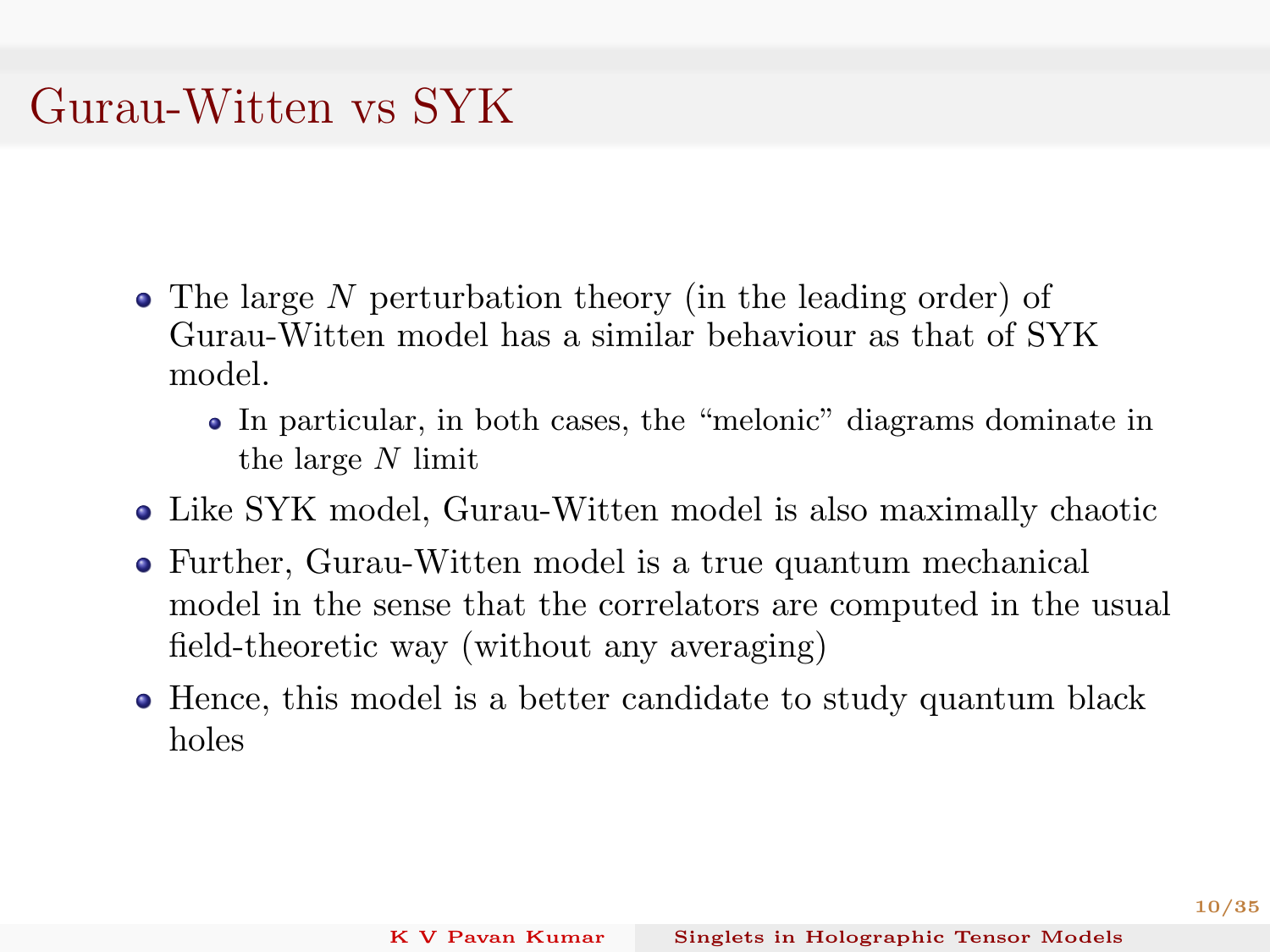# Uncolored model

- Klebanov and Tarnopolsky suggested that one could construct a tensor model<sup>3</sup> with a smaller symmetry group that still enjoys the salient features of Gurau-Witten model
- This model is an "uncolored" tensor model in the sense that we do not distinguish among the fermions and build the entire model using a single fermionic tensor  $\psi^{i_1 i_2...i_d}$
- We will still distinguish the tensorial indices though and as in the Gurau-Witten model, each  $i_m$  can take values from 1 to n
- The interaction term is similar to that of Gurau-Witten model except that the color labels  $(A, B, \ldots)$  are not present

3 [Klebanov, Tarnopolsky:1611.08915; Carrozza, Tanasa:1512.06718]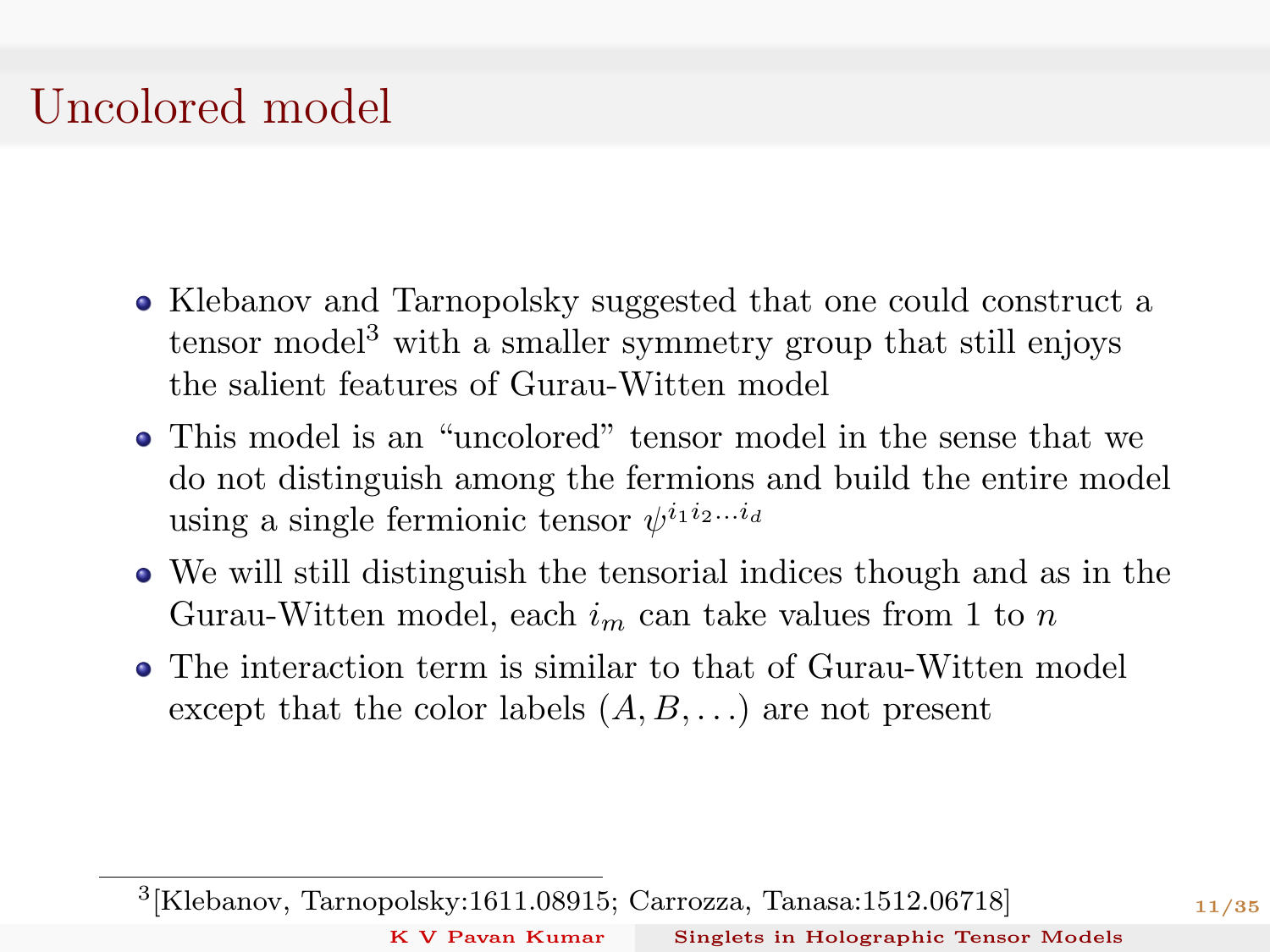#### Uncolored Hamiltonian for  $d = 3$

For the case of  $d=3$ , the symmetry group is  $O(n)^3$  i.e.,

$$
G \sim O(n) \times O(n) \times O(n)
$$

 $\psi^{ijk}$  transform under the vector representation of each of the  $O(n)$ 's i.e.,

$$
\psi^{ijk} \rightarrow M^{i'i}_1 M^{j'j}_2 M^{k'k}_3 \psi^{ijk}
$$

where  $M_i \in O(n)_i$ 

The anti-commutation relations are: (Clifford Algebra)

$$
\{\psi^{abc},\psi^{def}\} = \delta^{ad}\delta^{be}\delta^{cf}
$$

• The Hamiltonian for  $d = 3$  uncolored model is:

$$
H=\frac{J}{n^{3/2}}\psi^{abc}\psi^{ade}\psi^{fbe}\psi^{fde}
$$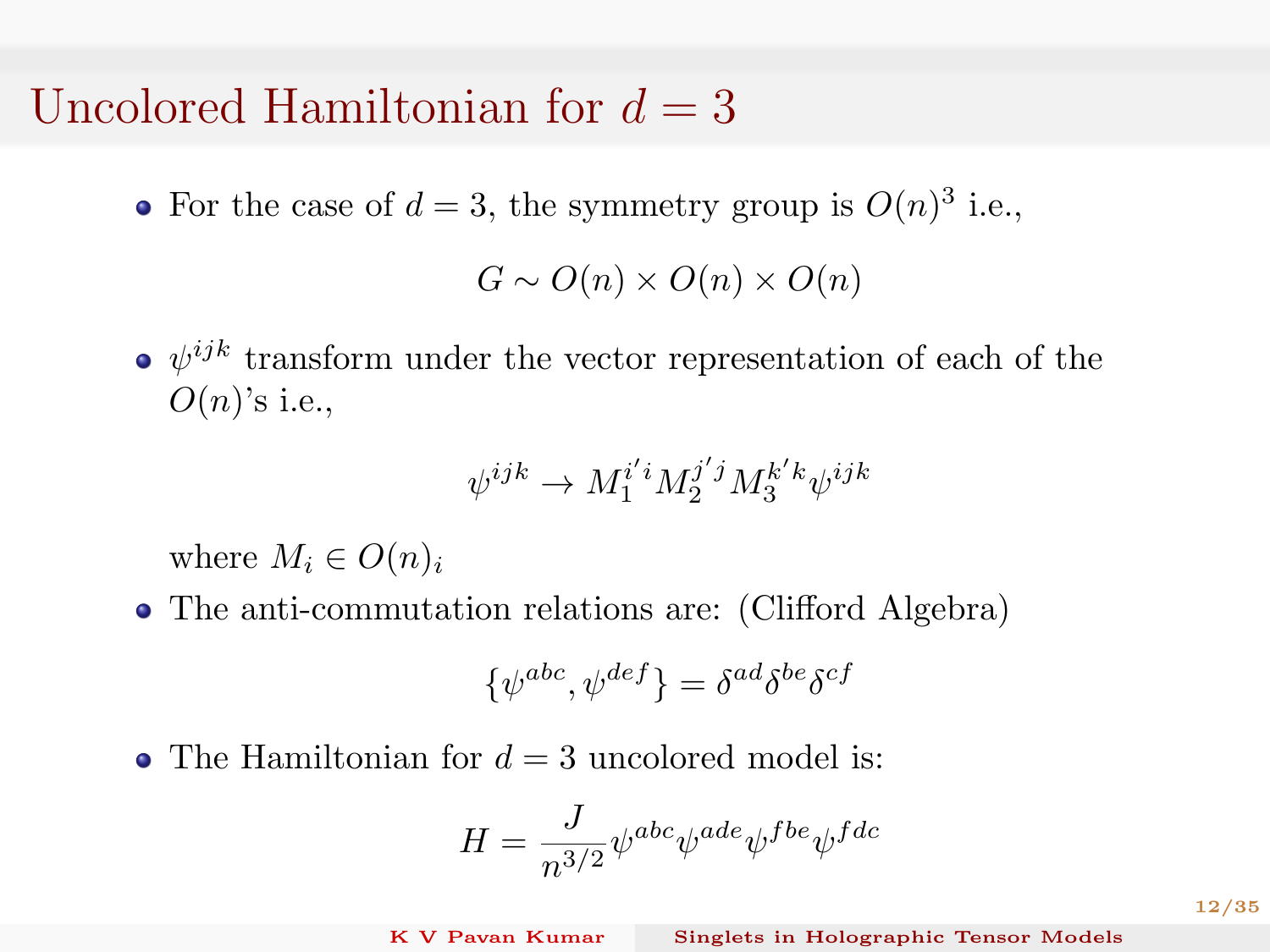#### Numerical Diagonalization

- What is the (eigenvalue) spectrum of these SYK-like tensor model Hamiltonians?
- Before answering this question analytically, we use numerical techniques to find the spectrum for  $n = 3$
- $\bullet$  We assign the gamma matrices of  $SO(27)$  to the fermions as follows:

$$
\psi^{ijk} = \gamma_p
$$
  

$$
p = 9(i - 1) + 3(j - 1) + k
$$

• We then diagonalize the  $n = 3$  uncolored Hamiltonian numerically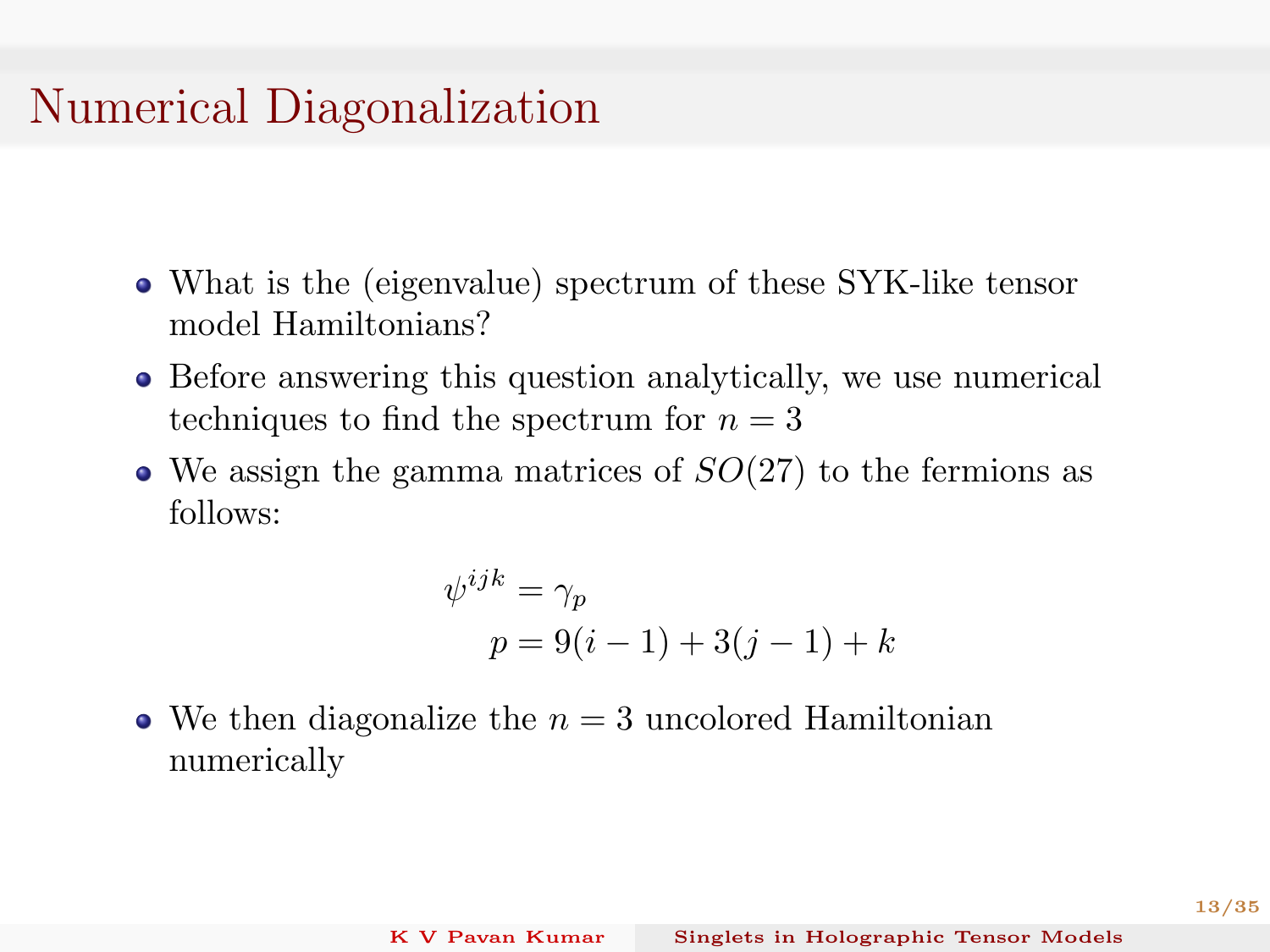## Density of States for  $n = 3$  uncolored model



14/35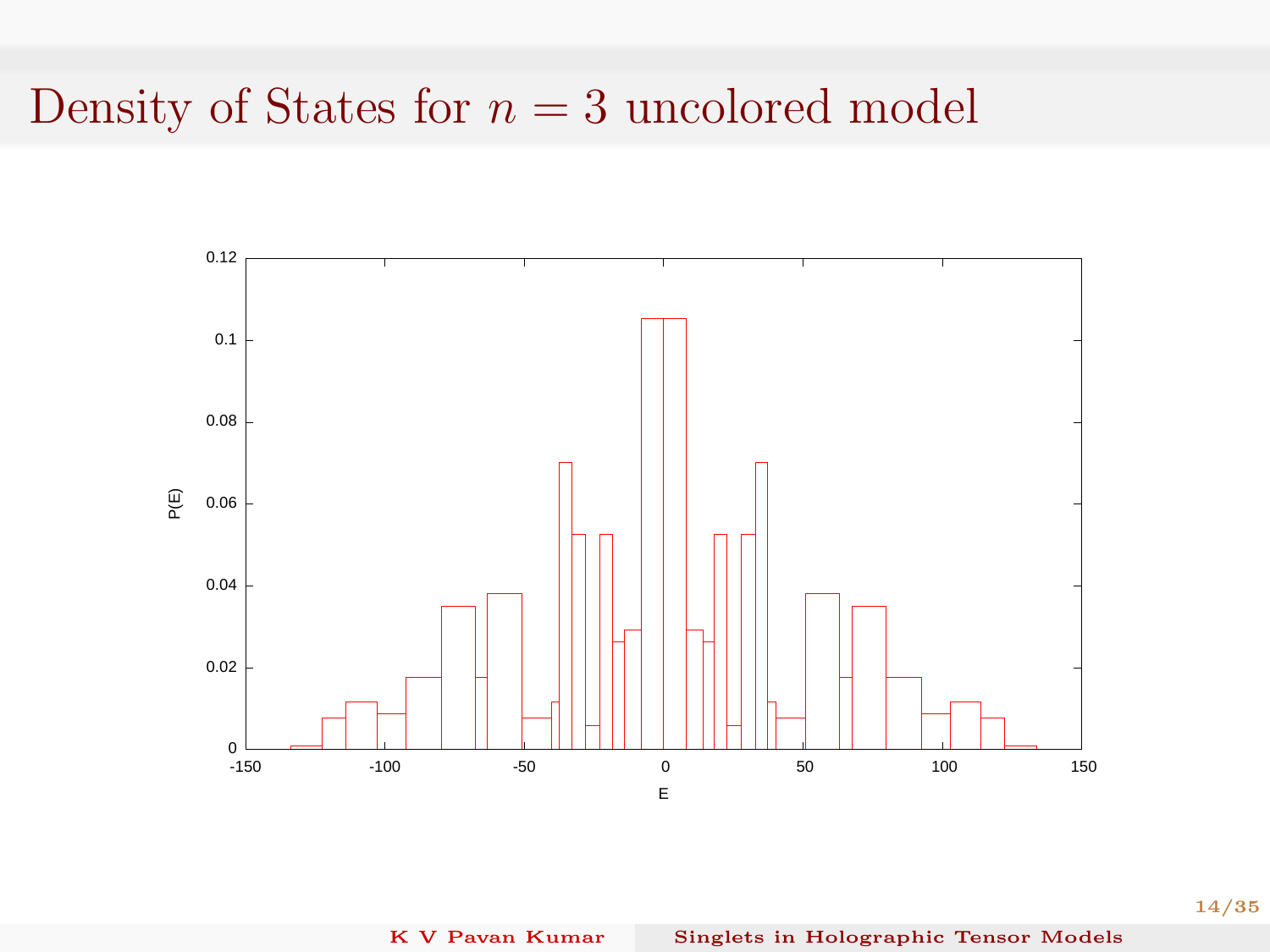## Properties of the spectrum

- The spectrum is symmetric about  $E = 0$ : Spectral Mirror symmetry
- The spectrum has an overall 8-fold degeneracy which we explained by identifying various discrete symmetries
- Further, we have also showed that  $n = 3$  uncolored model has chaos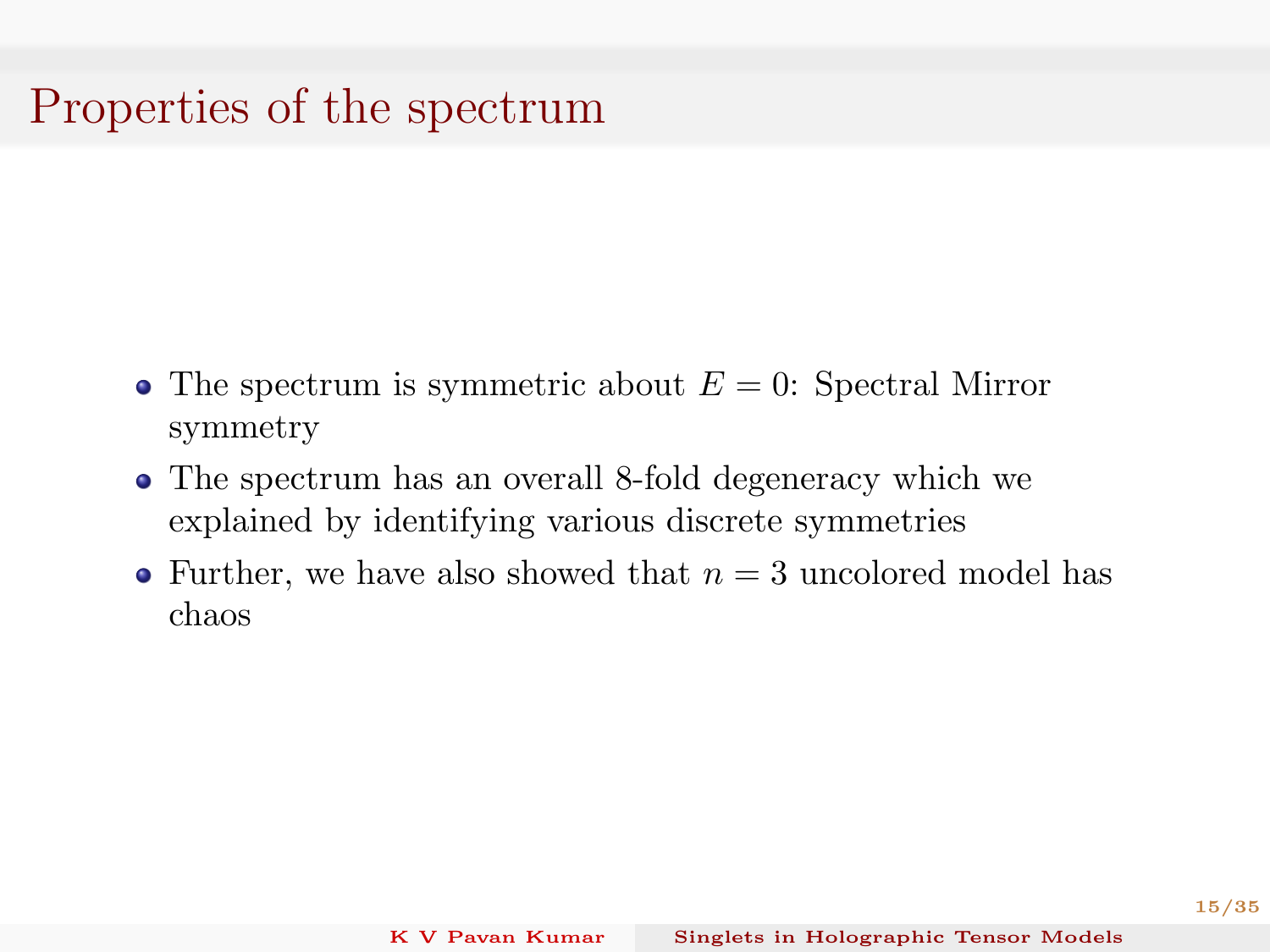## Quantum Chaos and Random Matrices

- The eigenvalue statistics of quantum chaotic systems is same as that of random matrix ensembles
- The particular random matrix ensemble depends on the symmetries of the specific Hamiltonian
- For instance, it has been shown that the SYK Hamiltonian belongs<sup>4</sup> to one of the standard Wigner-Dyson ensembles depending on N
- We have presented a similar classification in the case of tensor models and the ensembles belong to Andreev-Altland-Zirnbauer classification because of the presence of spectral mirror symmetry

K [V Pavan Kumar](#page-0-0) Singlets in Holographic Tensor Models

<sup>4</sup> [Cotler et al:1611.04650]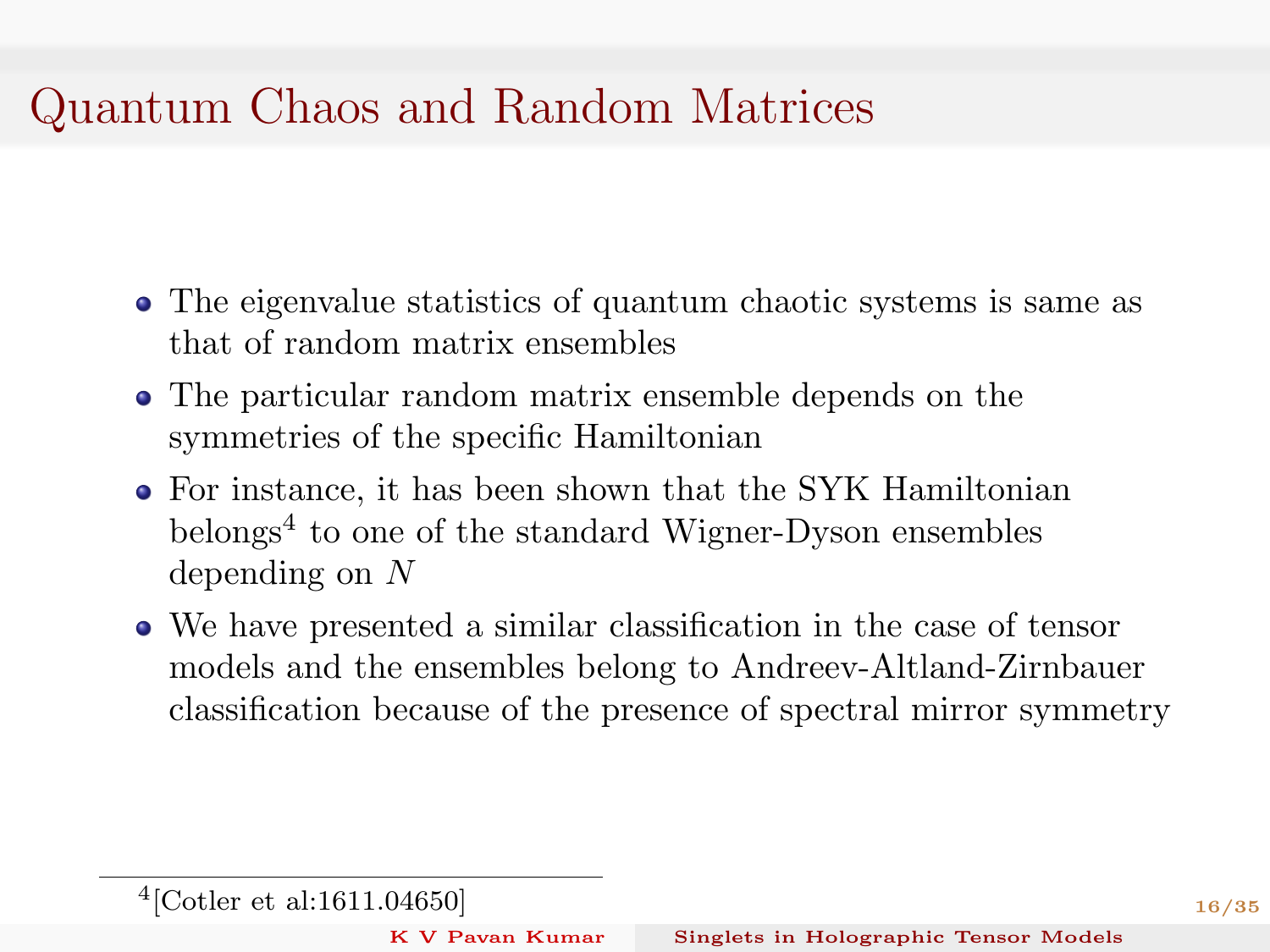

Table 1: Symmetry classes of uncolored Hamiltonians for varying n and for  $d=3$ 

- $\bullet$  In the above table, S is the spectral mirror symmetry operator and  $\mathcal T$  is the time-reversal operator.
- A similar random matrix classification for the GW model(for arbitrary d and arbitrary  $n$ ) is presented in our paper (CK, KVPK, SS: 1703.08155)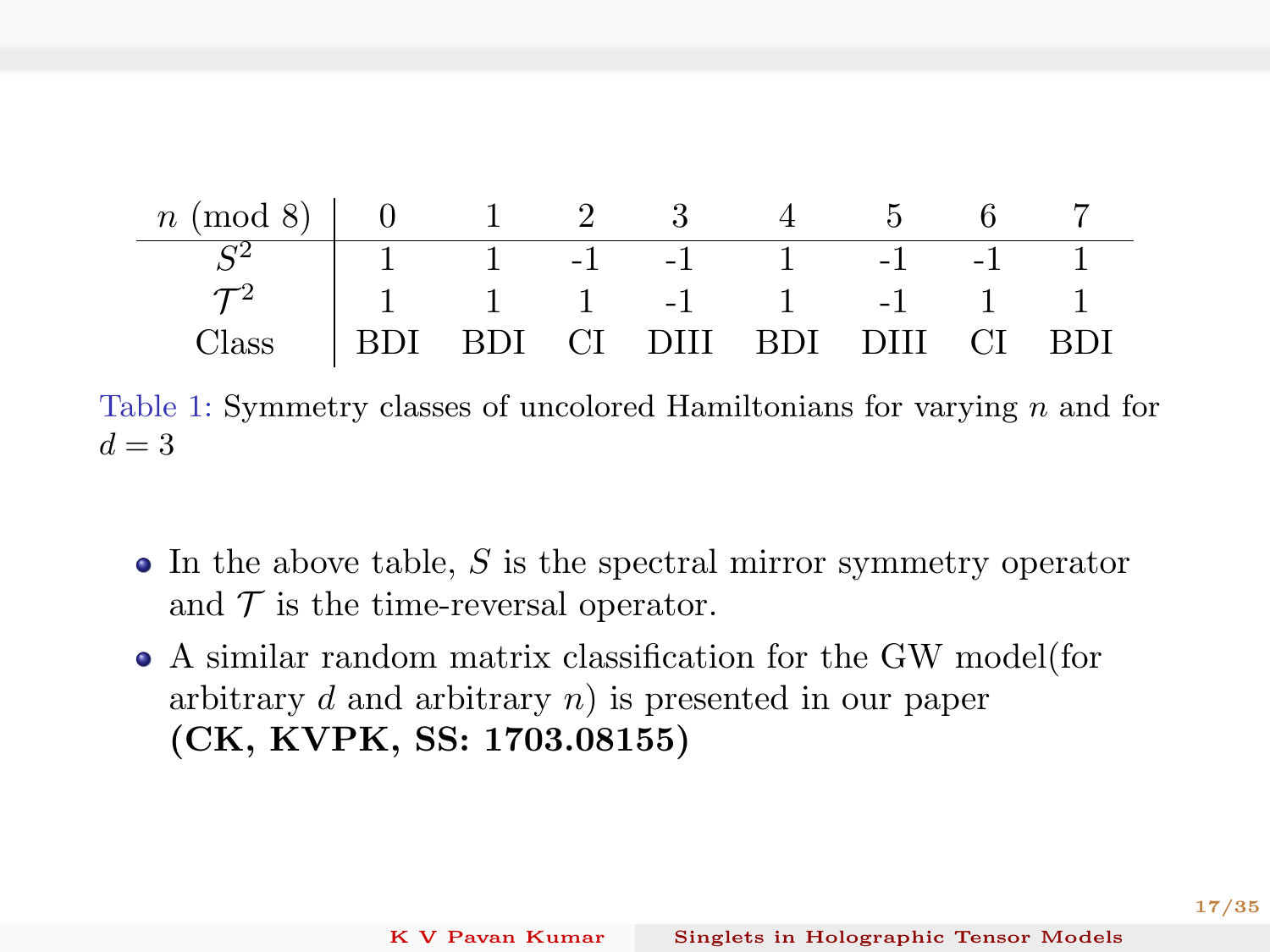#### Agenda for the rest of the talk

In the rest of the talk, we propose a way to find the singlet spectrum of these SYK-like tensor models as follows:

- First, we will propose a strategy to (analytically) diagonalize the Hamiltonian i.e., we identify the eigenvalues and eigenvectors of the Hamiltonian
- Then we identify the (linear combinations of) energy eigenstates that are gauge invariant under the corresponding symmetry group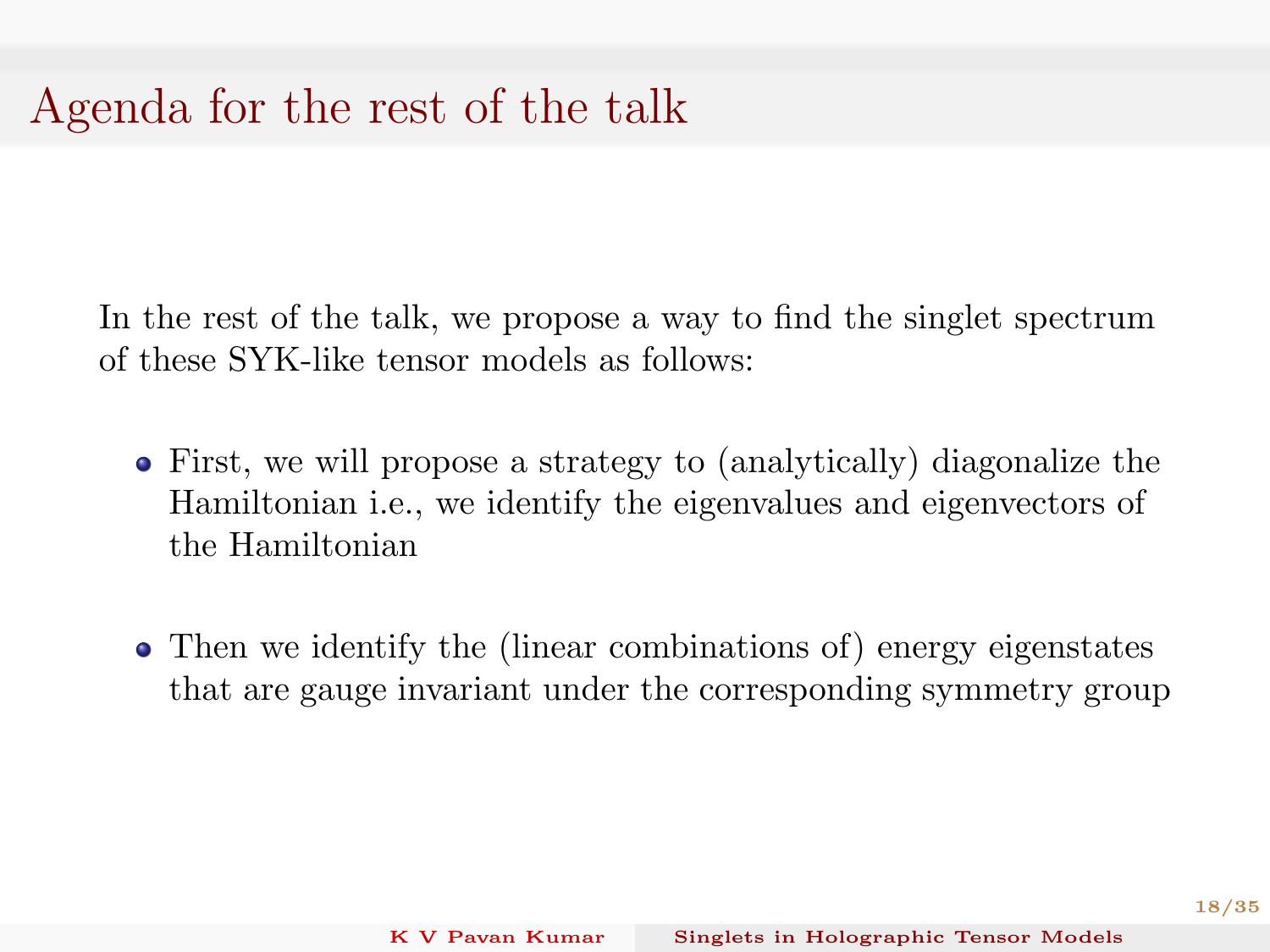#### Diagonalizing the Hamiltonian

- We explicitly demonstrate the method for even  $n$  case of uncolored models and it can be extended to other cases with some modifications
- $\bullet$  For even *n*, we define the creation and annihilation operators as follows:

$$
\psi^{ijk} = \frac{1}{\sqrt{2}} \left( \psi^{ijk} \pm i \psi^{ij(k+1)} \right)
$$

where  $k^{\pm}$  takes values from 1 to  $\frac{n}{2}$  and are related to k as follows:

$$
k = 2k^{\pm} + 1
$$

In terms of these creation and annihilation operators, the Hamiltonian is given by:

$$
H = \frac{n^4}{4} + \sum_{i=1}^{n} 2 \left( \psi^{ijk^{+}} \psi^{ilm^{+}} \psi^{njm^{-}} \psi^{nlk^{-}} - \psi^{ijk^{+}} \psi^{njm^{+}} \psi^{ilm^{-}} \psi^{nlk^{-}} \right)
$$

19/35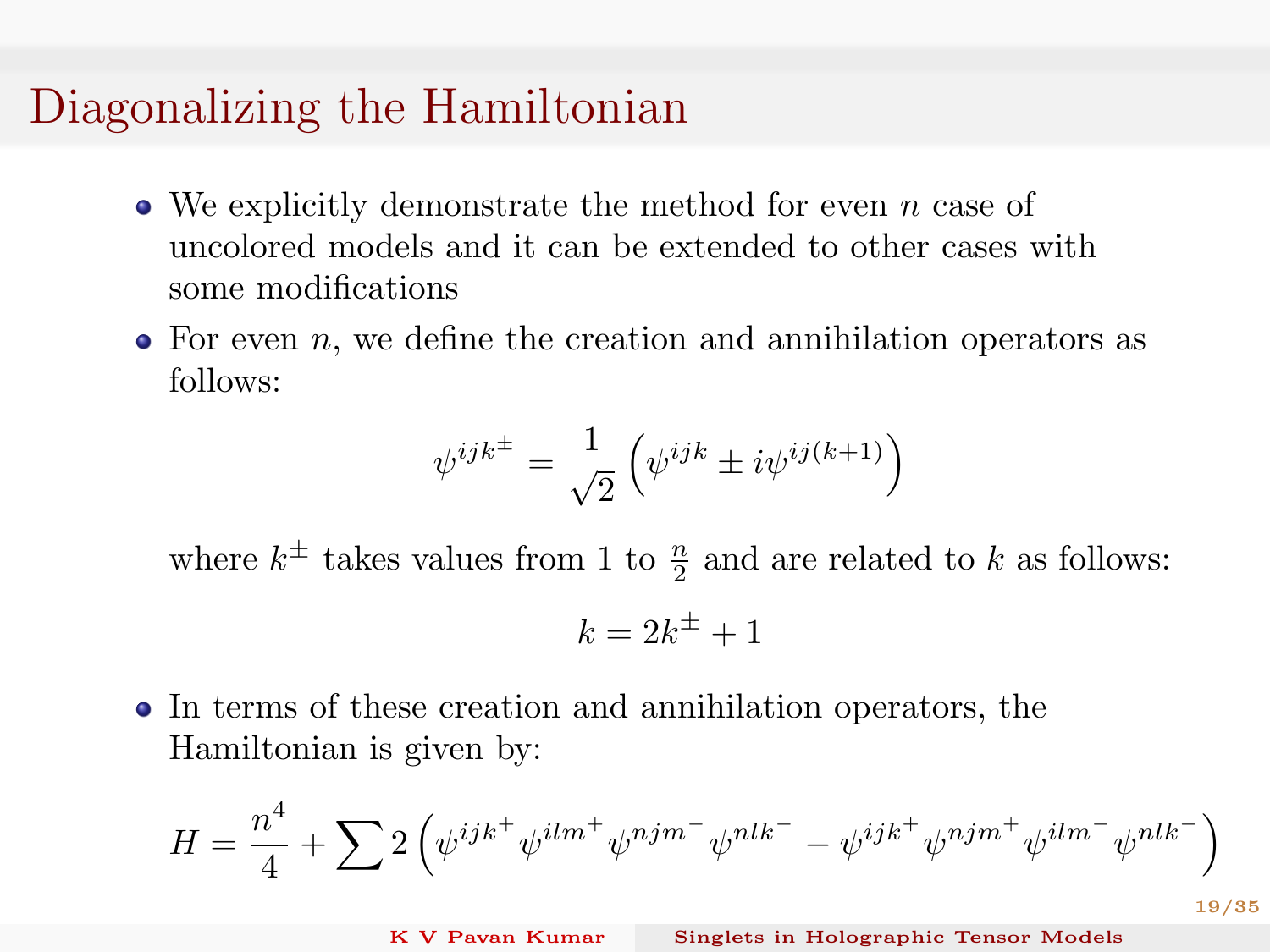#### Constructing the basis

We now define the "Clifford" vacuum as the state that is annihilated by all the annihilation operators:

$$
\psi^{ijk^-}\vert\ \rangle=0
$$

- We can now construct the entire Clifford representation by acting on the ground state with the creation operators.
- A general state at level  $r$  can be constructed as follows:

$$
\psi^{i_1j_1k_1^+}\psi^{i_2j_2k_2^+}\dots\psi^{i_rj_rk_r^+}\vert\ \rangle
$$

Total number of levels :  $\frac{n^3}{2}$ 2 Total number of states:  $2^{n^3/2}$  (dimensionality of the Hilbert space)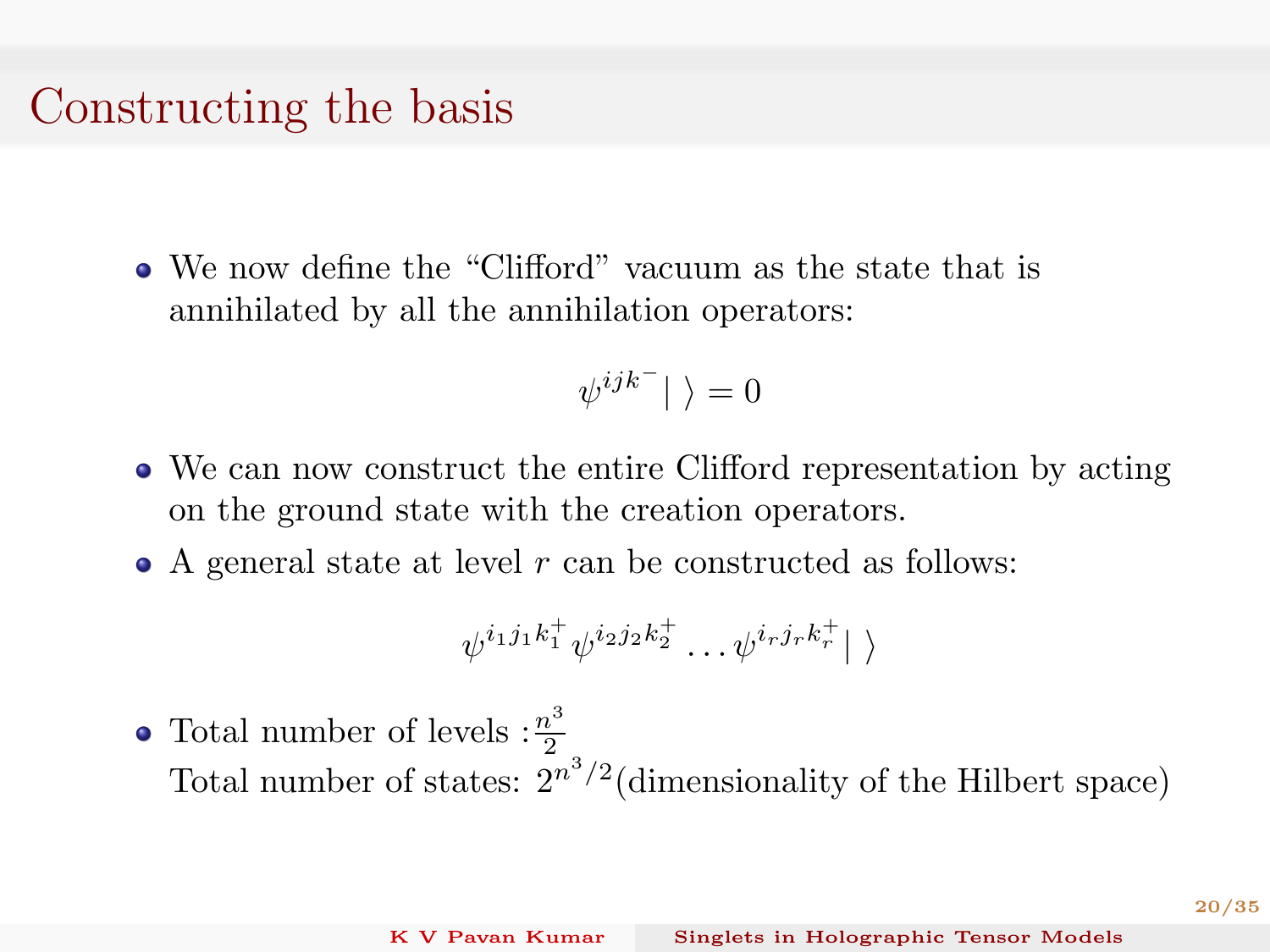#### Level-wise Eigenstates

• The level operator can be defined as follows:

$$
L=\sum \psi^{ijk^+}\psi^{ijk^-}
$$

The Hamiltonian commutes with the level operator. So, the eigenstates of the Hamiltonian can be found level by level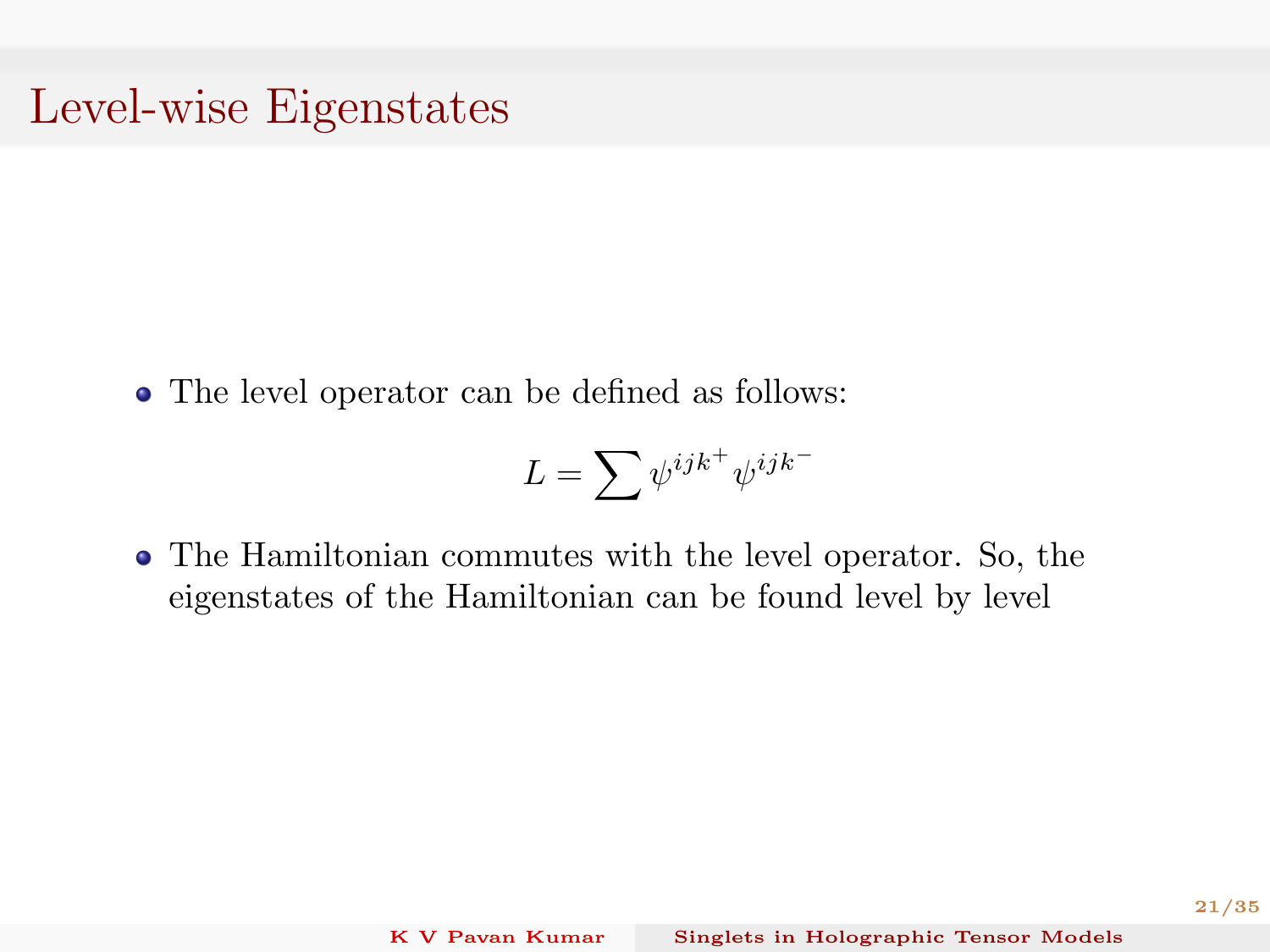#### Levels-  $0 \& 1$

- Now, we proceed to find eigenstates.
- From the Hamiltonian, we can see that the Clifford vacuum and all the level-1 states are eigenstates of the Hamiltonian with energy  $\frac{n^3}{4}$  $\frac{i^{\circ}}{4}$ .
- At higher levels, we can find eigenstates using the Young tableaux.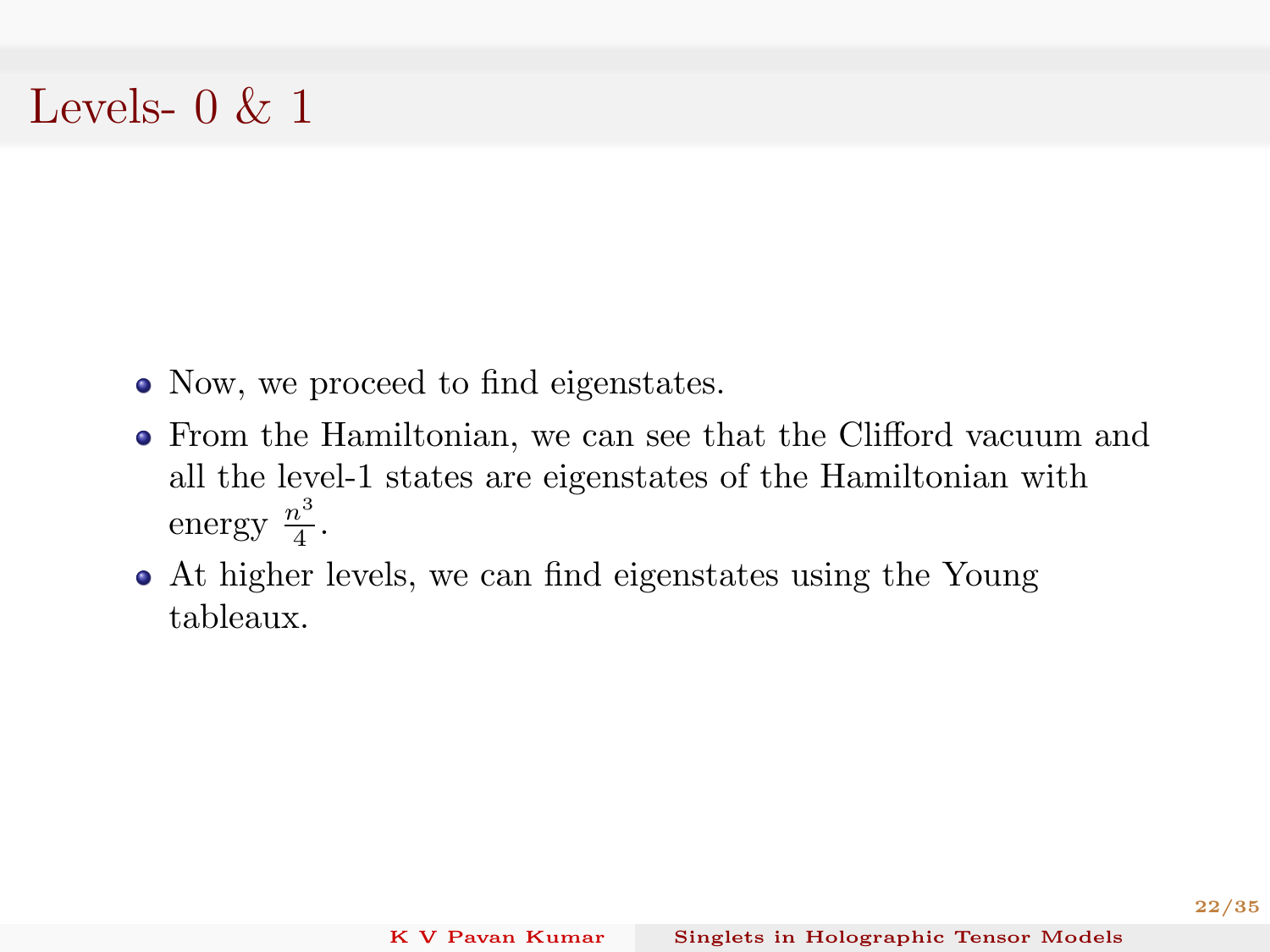#### Higher levels

- To start with, we remind ourselves that  $\psi^{ijk}$ <sup>+</sup> transform under fundamental representation of  $O(n) \times O(n) \times SU(n/2)$
- This means that the  $\psi^+$ 's can be represented using Young tableaux as follows:

$$
\psi^{ijk^+}:\left(\begin{array}{|c|}\hline i\\ \hline \end{array},\begin{array}{|c|}\hline j\\ \hline \end{array},\begin{array}{|c|}\hline k^+\end{array}\right)
$$

- $\bullet$  So, any state at level r in Clifford representation is obtained by taking tensor product of r fundamental representations of  $O(n) \times O(n) \times SU(n/2)$ .
- That is, in the Young tableaux language, a level r state can be written as:

$$
\left(\begin{array}{ccc} \boxed{i_1} & \otimes & \cdots & \otimes & \boxed{i_r} \\ \hline & & & \cdots & \otimes & \boxed{j_1} \end{array}\right) \otimes \cdots \otimes \boxed{j_r}, \quad \boxed{k_1^+} \otimes \cdots \otimes \boxed{k_r^+}
$$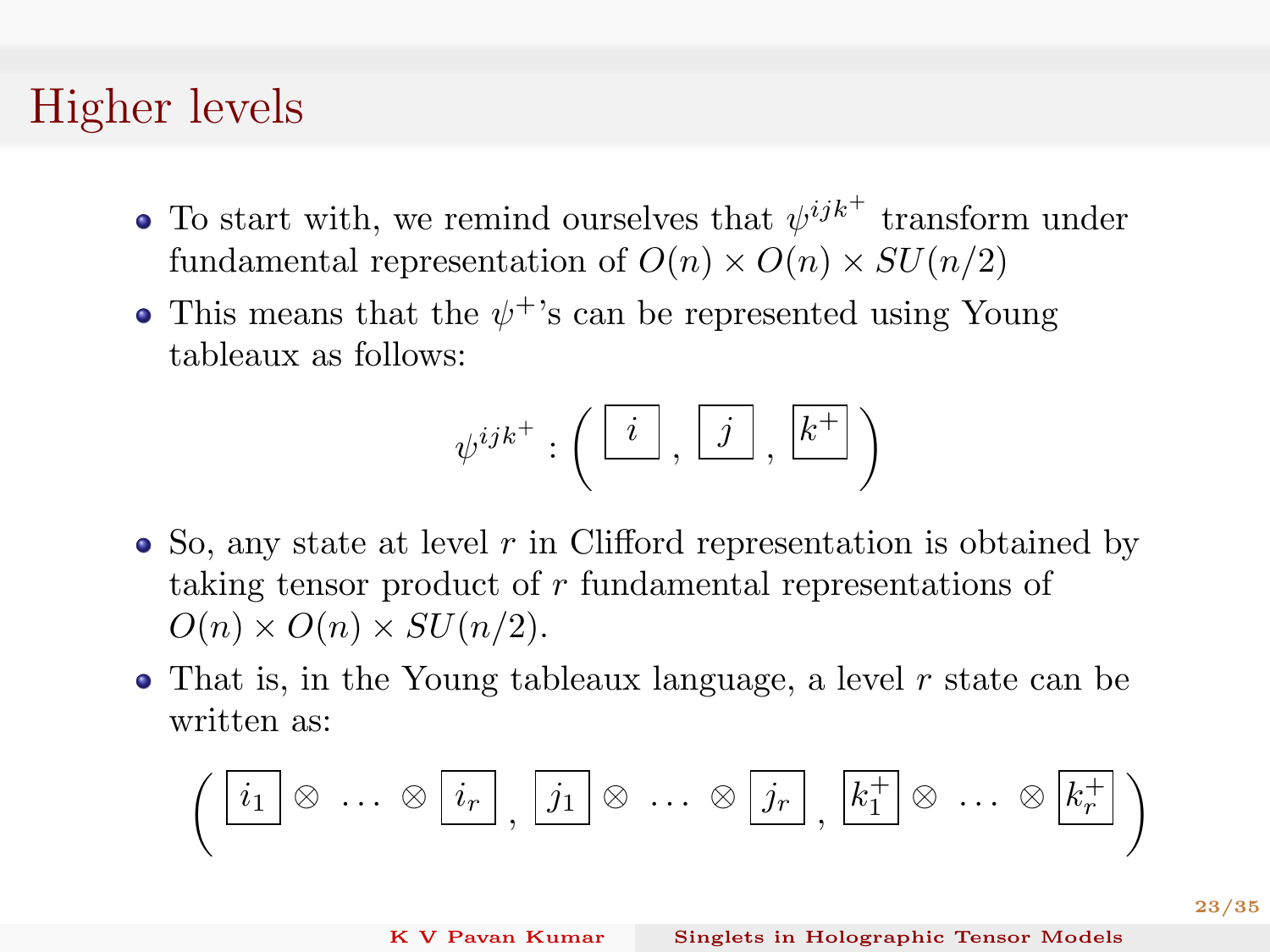### $H$  on an arbitrary state

 $\bullet$  The action of Hamiltonian on a general state at level  $r$  is given by:

$$
H'\left(\begin{array}{c}i_1 \otimes \cdots \otimes i_r \atop i_1 \neq i_r \end{array}, \begin{array}{c}j_1 \otimes \cdots \otimes j_r \atop j_1 \neq i_r \end{array}, \begin{array}{c}k_1^+ \otimes \cdots \otimes k_r^+ \atop k_1 \neq i_r \end{array}\right)
$$
  
\n
$$
=4n \sum_{p < q} (-1)^{p+q-1} \left[ \left( \bullet_{i_p i_q}, \begin{array}{c}j_q \otimes j_p \atop j_1 \neq i_r \end{array}, \begin{array}{c}k_p^+ \otimes k_q^+ \atop k_1 \neq i_r \end{array}\right) - \left( \begin{array}{c}i_q \otimes i_p \atop i_1 \neq i_r \end{array}, \begin{array}{c}k_p^+ \otimes k_q^+ \atop k_1 \neq i_r \end{array}\right) \right]
$$
  
\n
$$
\otimes \left( \underbrace{\begin{array}{ccc}i_1 \otimes \cdots \otimes i_r \atop i_1 \neq i_r \end{array}}_{\text{no }i_p \& i_q}, \begin{array}{c}j_1 \otimes \cdots \otimes j_r \atop \text{no }j_p \& j_q \end{array}, \begin{array}{c}k_1^+ \otimes \cdots \otimes k_r^+ \atop k_1 \neq i_r \end{array}\right)
$$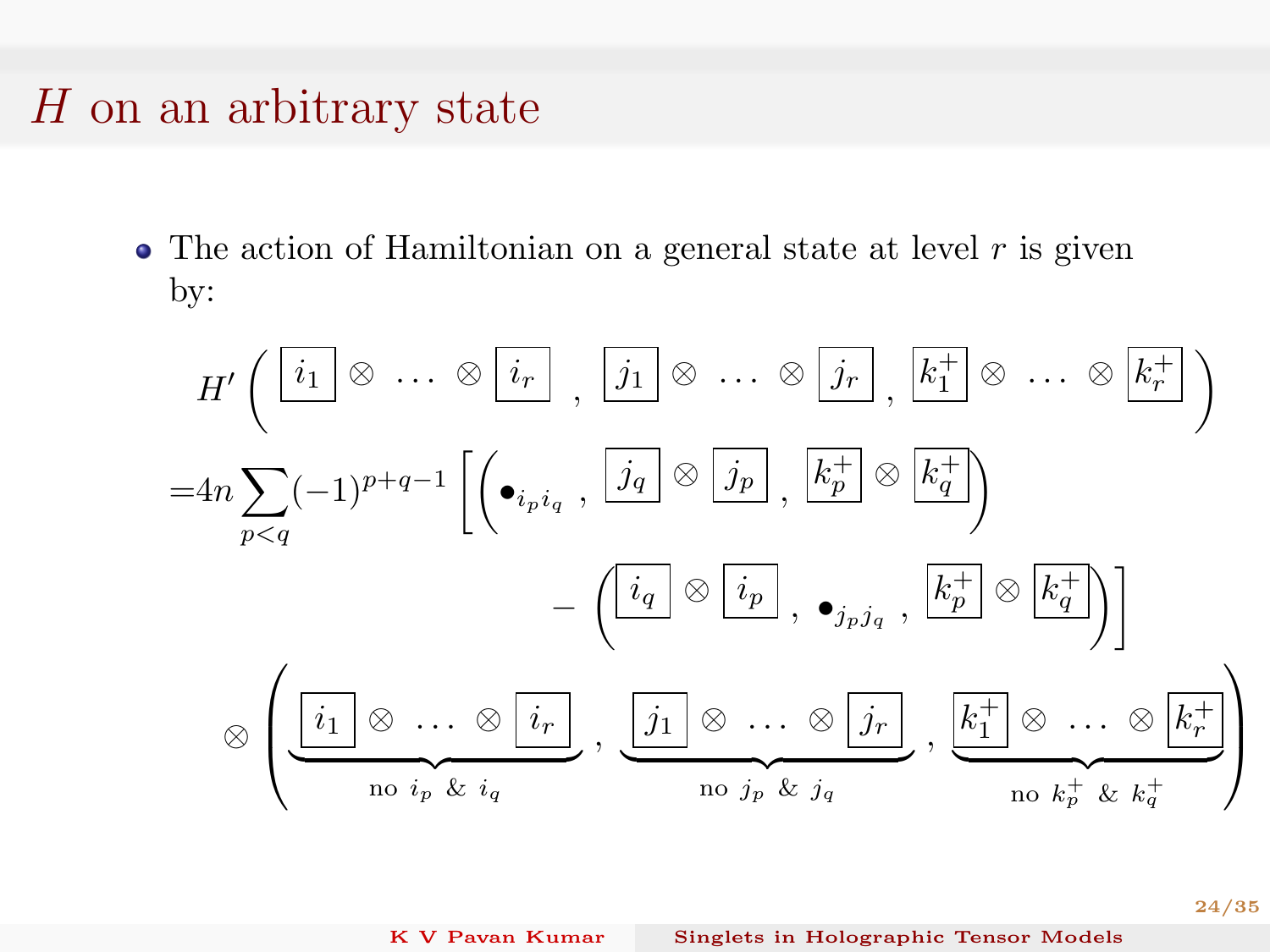## Eigenstates and Eigenvalues

- Note that the Clifford vacuum is invariant under  $O(n) \times O(n) \times SU(n/2)$  by definition
- Since the Hamiltonian is a singlet under  $O(n) \times O(n) \times SU(n/2)$ , the eigenstates can be obtained by comparing the irreducible representations of  $O(n) \times O(n) \times SU(n/2)$  on both sides
- The corresponding eigenvalues can be obtained from the knowledge of Clebsh-Gordon coefficients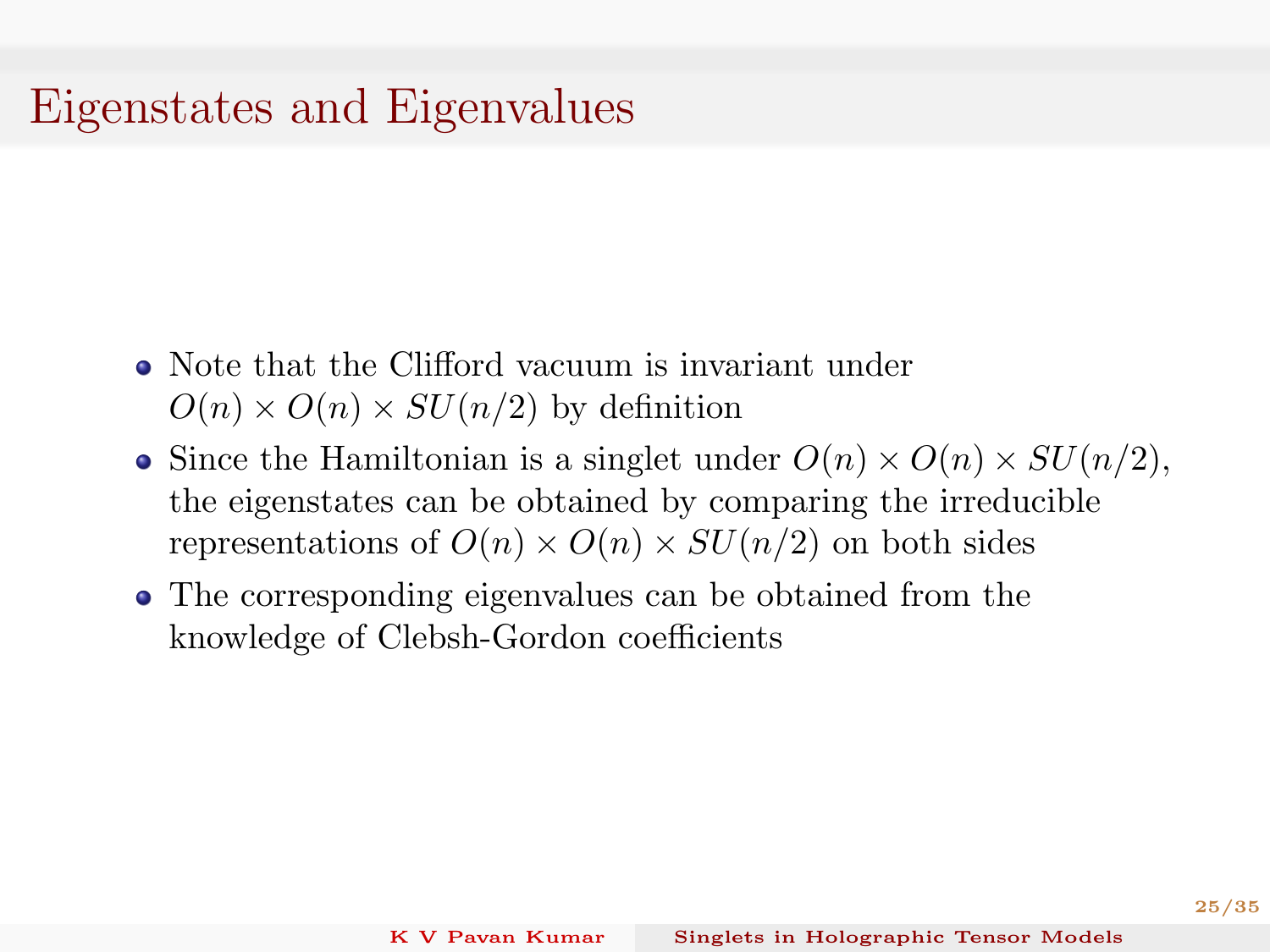#### $r = 2$  case

- As an example of our method, we explicitly find eigenstates and eigenvalues at level-2
- The action of Hamiltonian on a level-2 state is given by:

$$
H'\left(\psi^{i_1j_1k_1^+}\psi^{i_2j_2k_2^+}\mid\right)\\=4\left[\sum_i\psi^{ij_2k_1^+}\psi^{ij_1k_2^+}\delta^{i_1i_2}-\sum_j\psi^{i_2jk_1^+}\psi^{i_1jk_2^+}\delta^{j_1j_2}\right]\mid\}
$$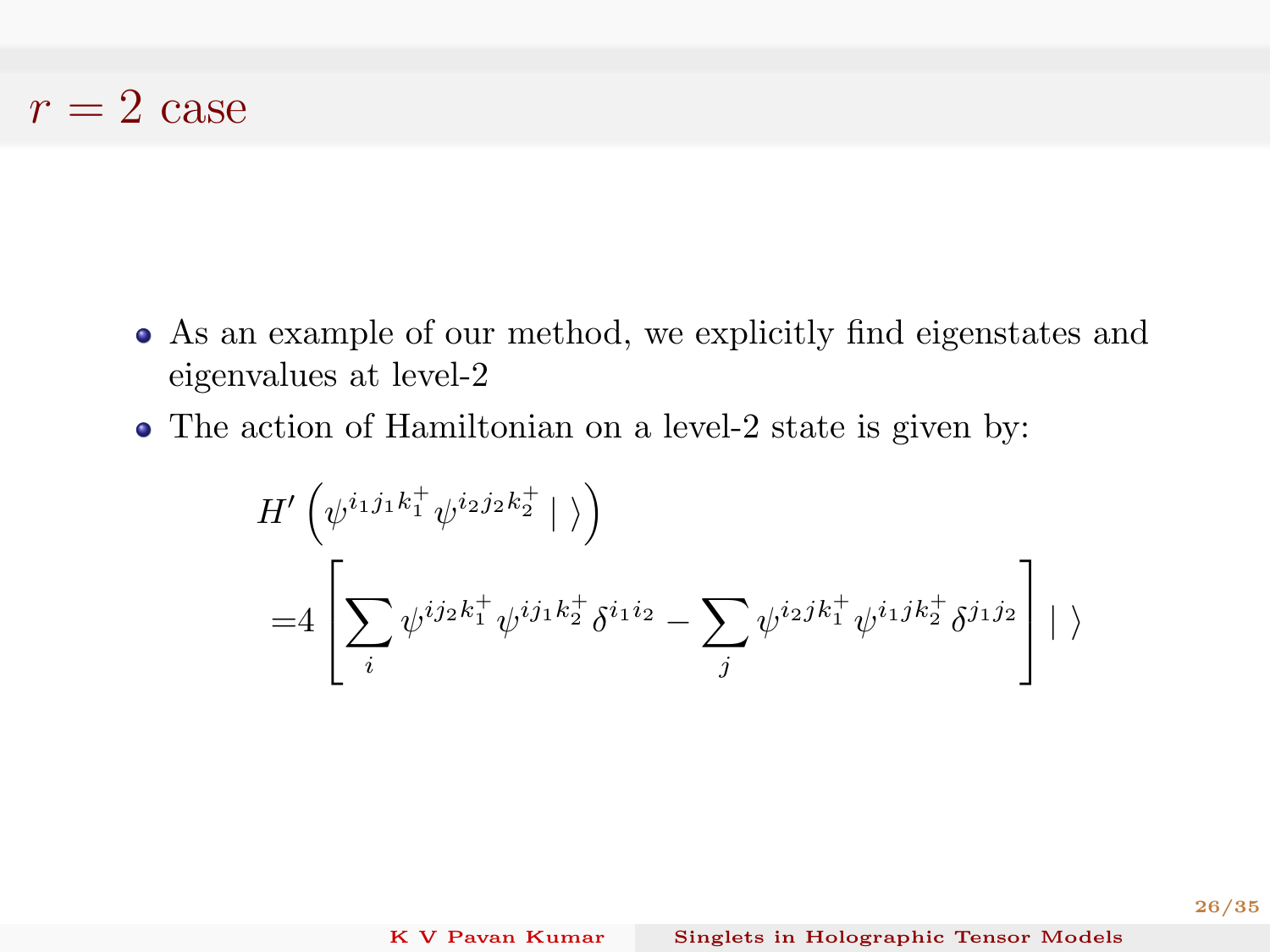• The LHS in terms of Young tableaux is given by:

$$
\left(\boxed{i_1\ \ket{i_2} + \frac{i_1}{i_2}} + \bullet_{i_1i_2}, \boxed{j_1\ \ket{j_2} + \frac{j_1}{j_2}} + \bullet_{j_1j_2}, \boxed{k_1^+ \ k_2^+} + \frac{k_1^+}{k_2^+}\right)
$$

As far as the RHS is concerned, only some of the above diagrams show up and are given as:

$$
\left(\bullet_{i_1i_2}, \frac{j_2 \, j_1 + j_2}{j_1} + \bullet_{j_1j_2}, \frac{k_1^+ k_2^+}{k_1^+}\right) - \left(\frac{i_2 \, i_1 + i_2}{i_1} + \bullet_{i_1i_2}, \bullet_{j_1j_2}, \frac{k_1^+ k_2^+}{k_1^+}\right) + \bullet_{i_1i_2}
$$

27/35

K [V Pavan Kumar](#page-0-0) Singlets in Holographic Tensor Models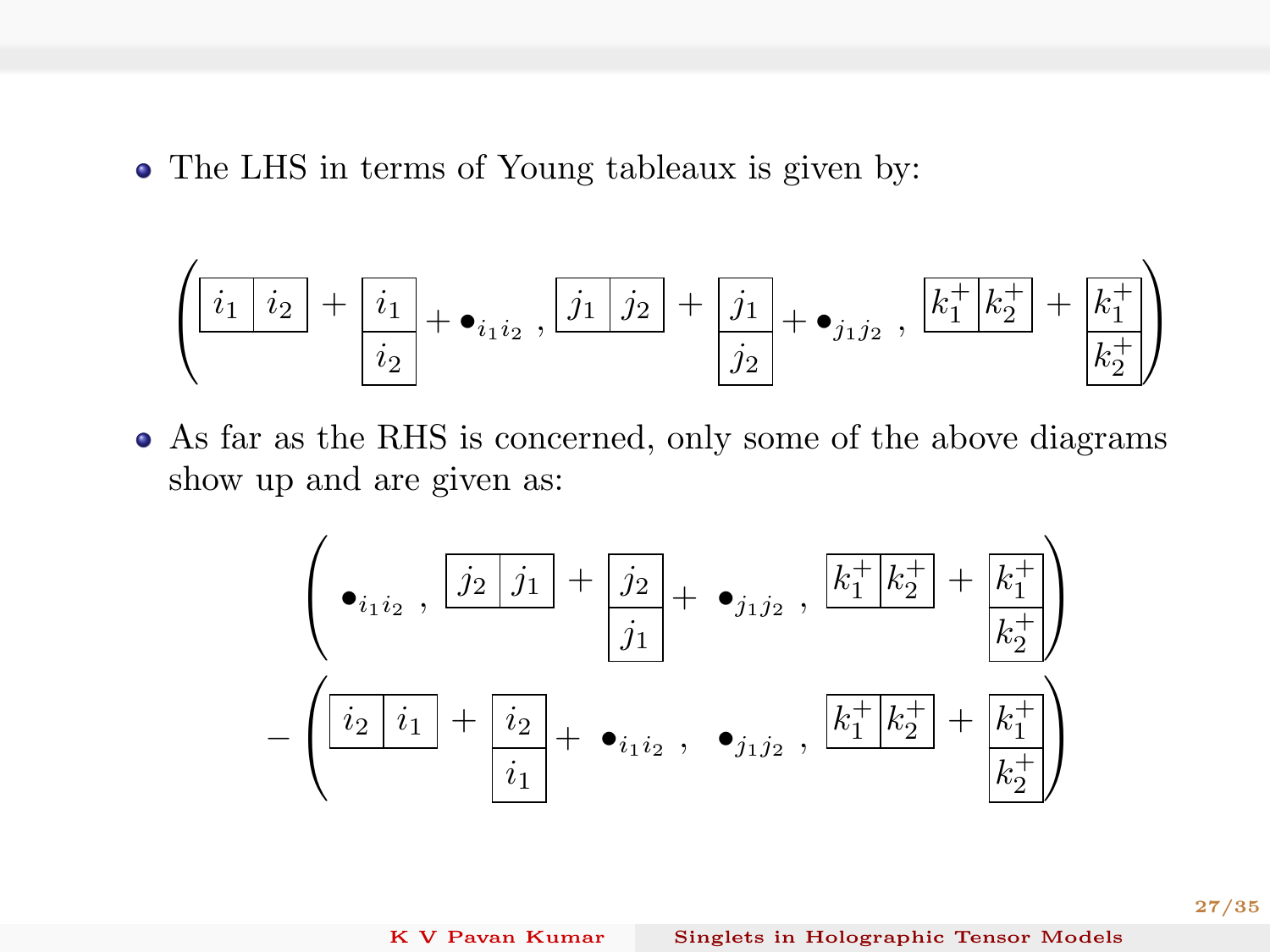Upon comparing the LHS and RHS, we can conclude that the following states have an eigenvalue of " $+4n$ ":

$$
\left(\begin{array}{c}i_1\\i_2\end{array},\ \bullet_{j_1j_2}\ ,\ \frac{k_1^+|k_2^+|}{k_1^+|k_2^+|}\right);\ \left(\bullet_{i_1i_2}\ ,\ \frac{j_1|j_2|}{k_1^+}\ ,\ \frac{k_1^+}{k_2^+}\right)
$$

• The following have an eigenvalue of "−4n":

$$
\left(\bullet_{i_1i_2}\right),\frac{\left|j_1\right|}{j_2},\frac{\left|k_1^+\right|k_2^+}{j_2}\right); \left(\frac{\left|i_1\right|i_2\right|}{j_1j_2},\bullet_{j_1j_2},\frac{\left|k_1^+\right|}{k_2^+}\right) \qquad (1)
$$

The rest of the states have a zero eigenvalue.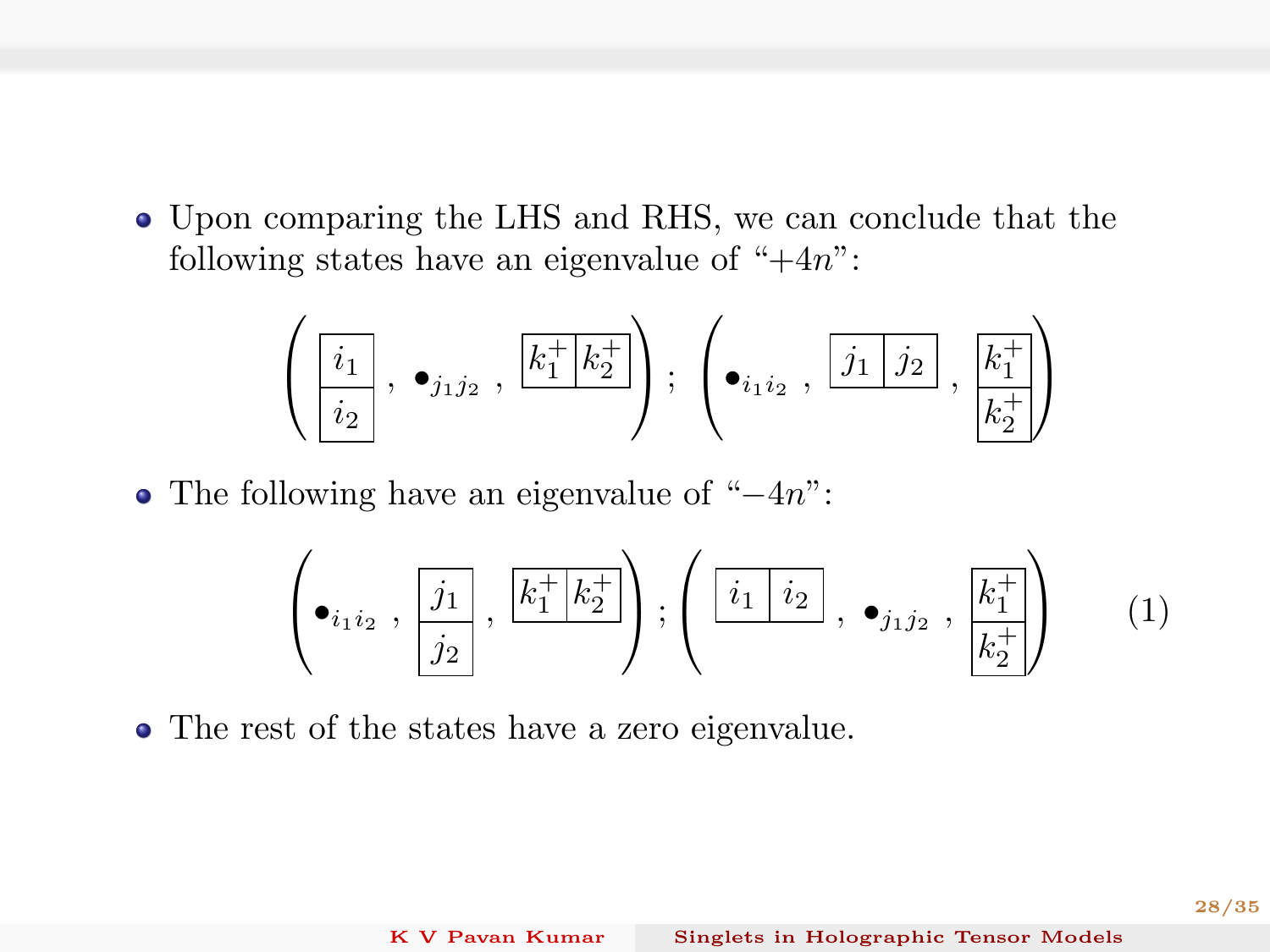## Finding Singlets

- Which linear combinations of eigenstates are gauge invariant under  $O(n)^3$ ?
- Singlet states have a zero charge under each of the three  $O(n)$ 's i.e.,

 $Q_a$  singlet state $\rangle = 0$ 

where  $Q_{1,2,3}$  are the Noether charges corresponding to three  $O(n)$ 's.

• The Noether charges are given by:

$$
Q_1^{i_1 i_2} = i \psi^{i_1 j k} \psi^{i_2 j k}
$$
  
\n
$$
Q_2^{j_1 j_2} = i \psi^{i j_1 k} \psi^{i j_2 k}
$$
  
\n
$$
Q_3^{k_1 k_2} = i \psi^{i j k_1} \psi^{i j k_2}
$$

- Putting  $k_2 = k_1 + 1$  and summing over all odd  $k_1$ , we find that all the singlets are at  $\frac{n^3}{4}$  $rac{v}{4}$ th level
- Since the total number of levels are  $\frac{n^3}{2}$  $\frac{u^2}{2}$ , we found that all the singlets are at mid-level: Mid-level Condition

K [V Pavan Kumar](#page-0-0) Singlets in Holographic Tensor Models

29/35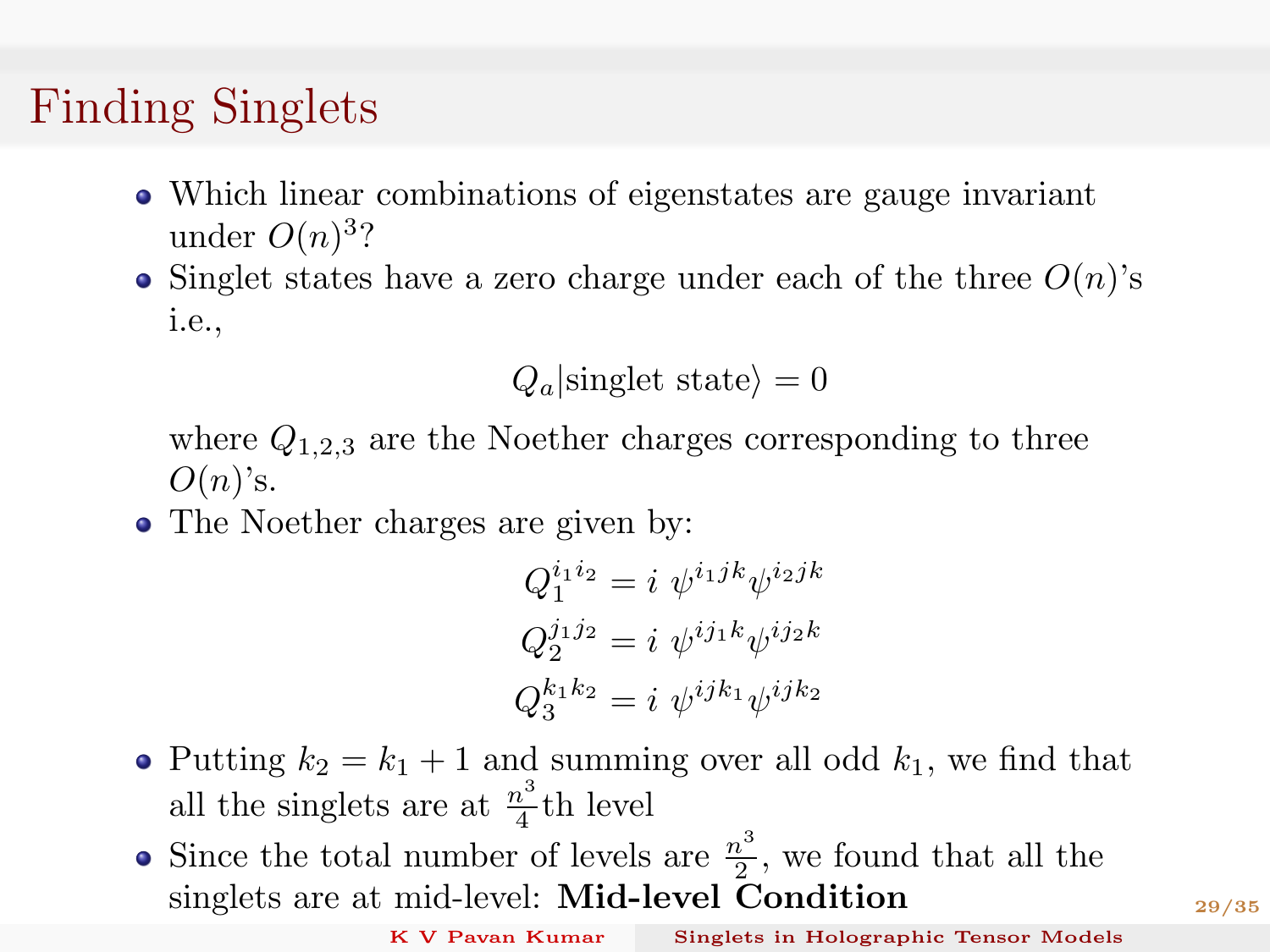$n = 2$ 

• For the case of  $n = 2$ , the Noether charges can be written as:

$$
Q_1^{12} = i \left( \psi^{111^+} \psi^{211^-} + \psi^{111^-} \psi^{211^+} + \psi^{121^+} \psi^{221^-} + \psi^{121^-} \psi^{221^+} \right)
$$
  
\n
$$
Q_2^{12} = i \left( \psi^{111^+} \psi^{121^-} + \psi^{111^-} \psi^{121^+} + \psi^{211^+} \psi^{221^-} + \psi^{211^-} \psi^{221^+} \right)
$$
  
\n
$$
Q_3^{12} = 2 - \psi^{111^+} \psi^{111^-} - \psi^{121^+} \psi^{121^-} - \psi^{211^+} \psi^{211^-} - \psi^{221^+} \psi^{221^-}
$$

• The mid-level conditions implies that all the singlets are at level-2 Imposing  $Q_i$  singlet = 0, we get the following singlet states:

$$
\left(\psi^{111^+}\psi^{211^+} + \psi^{121^+}\psi^{221^+}\right)\mid \rangle
$$

$$
\left(\psi^{111^+}\psi^{121^+} + \psi^{211^+}\psi^{221^+}\right)\mid \rangle
$$

- There are only two states in the singlet spectrum in this case
- These findings are consistent with that of [Loganayagam et al:1705.01930].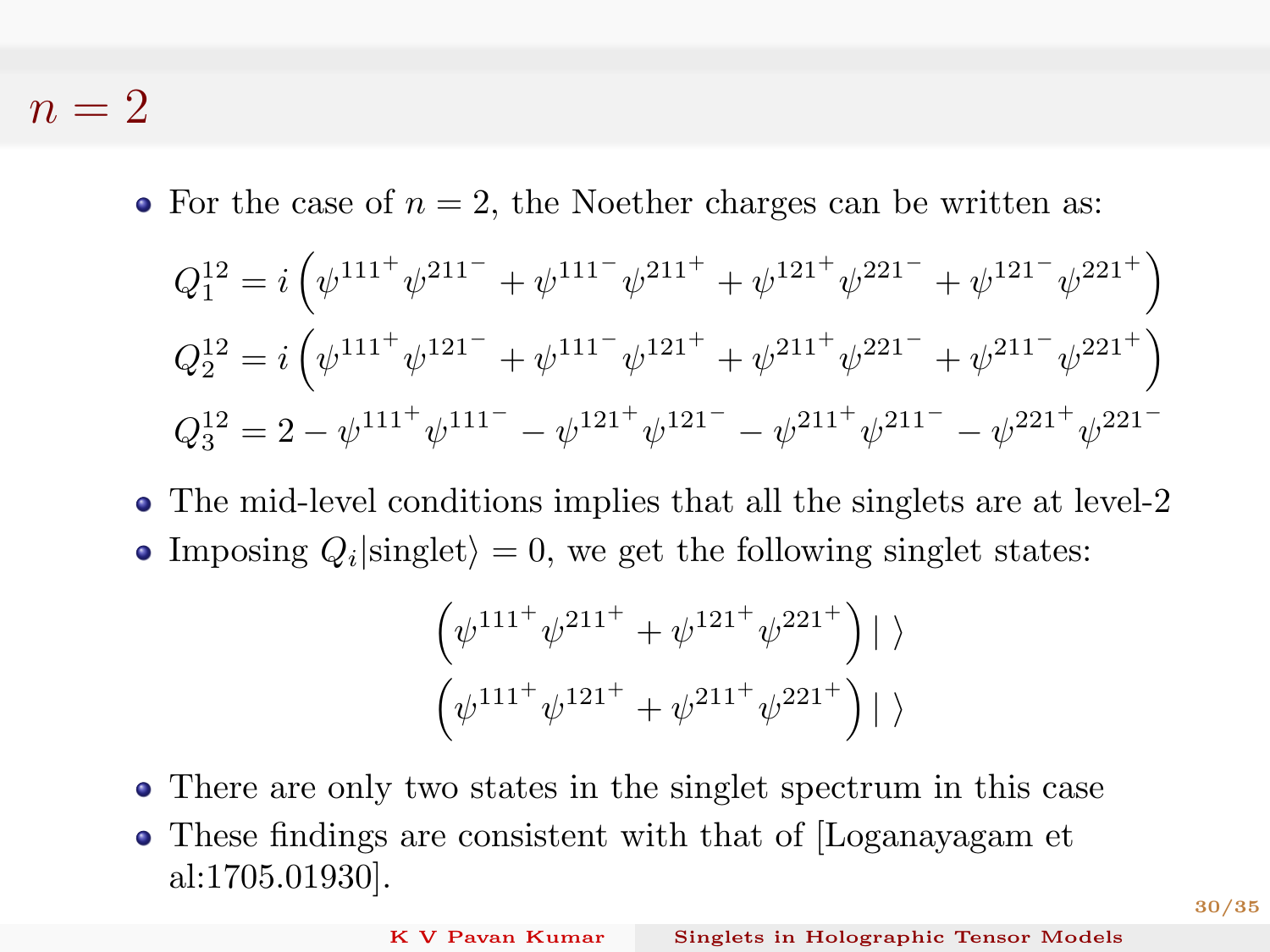## Singlets in GW model

- Singlet spectrum can also be constructed for the GW model in a similar way. (A harder problem)
- For the case of  $n = 2$  we have identified the singlet spectrum and unlike the case of  $n = 2$  uncolored model, the singlet spectrum of  $n = 2$  GW model is non-trivial
- There are 140 states in the singlet spectrum and all the eigenvalues we obtained here analytically have counterparts in the numerical diagonalization<sup>5</sup> as well.
- Importantly, we found that the the energy eigenvalue of the lowest energy state of the singlet spectrum is  $-2\sqrt{14}$  that exactly matches with the lowest eigenvalue obtained via numerical diagonalization
- That is, the ground state is a part of the spectrum.

K [V Pavan Kumar](#page-0-0) Singlets in Holographic Tensor Models

<sup>5</sup>Krishnan et al:1612.06330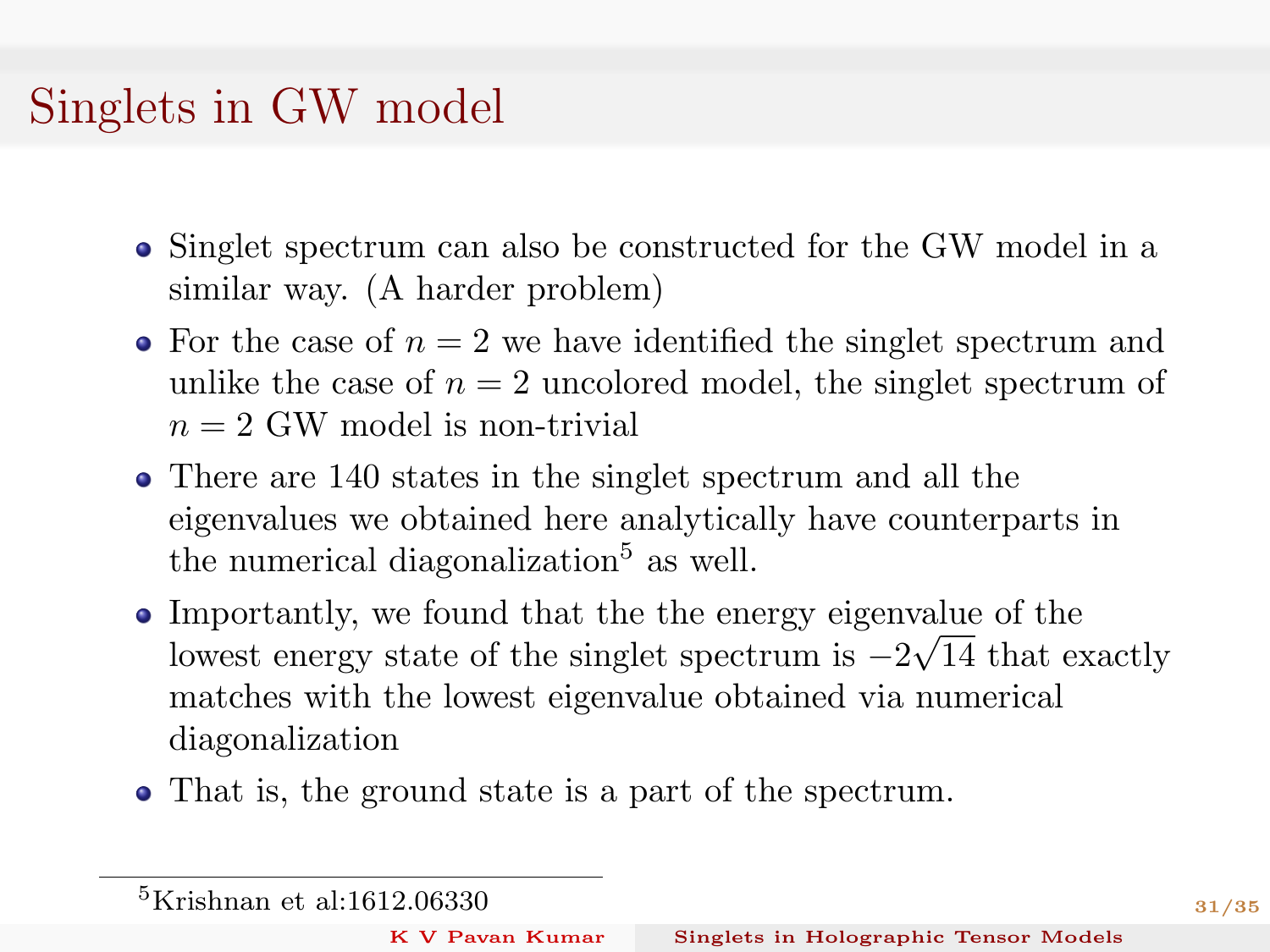| Eigenvalue $\pm 2\sqrt{14} + 4\sqrt{3} + 2\sqrt{6} + 4 + 2\sqrt{2} + 0$ |  |  |  |
|-------------------------------------------------------------------------|--|--|--|
|                                                                         |  |  |  |
| Degeneracy                                                              |  |  |  |

Table 2: Eigenvalues & corresponding degeneracy of the singlet eigenstates

- The degeneracies of all the eigenvalues except  $\pm 2$ √ 2 and 0 can be explained by the residual (discrete) symmetries of the Hamiltonian √
- We could explain the degeneracies of  $\pm 2$ 2 and 0 partially. To explain the degeneracies completely, we need some extra symmetries which have been not understood as yet.
- Further, we can show that the gauged spectrum of this model has rudimentary signs of chaos− This is a good news for holographic purposes.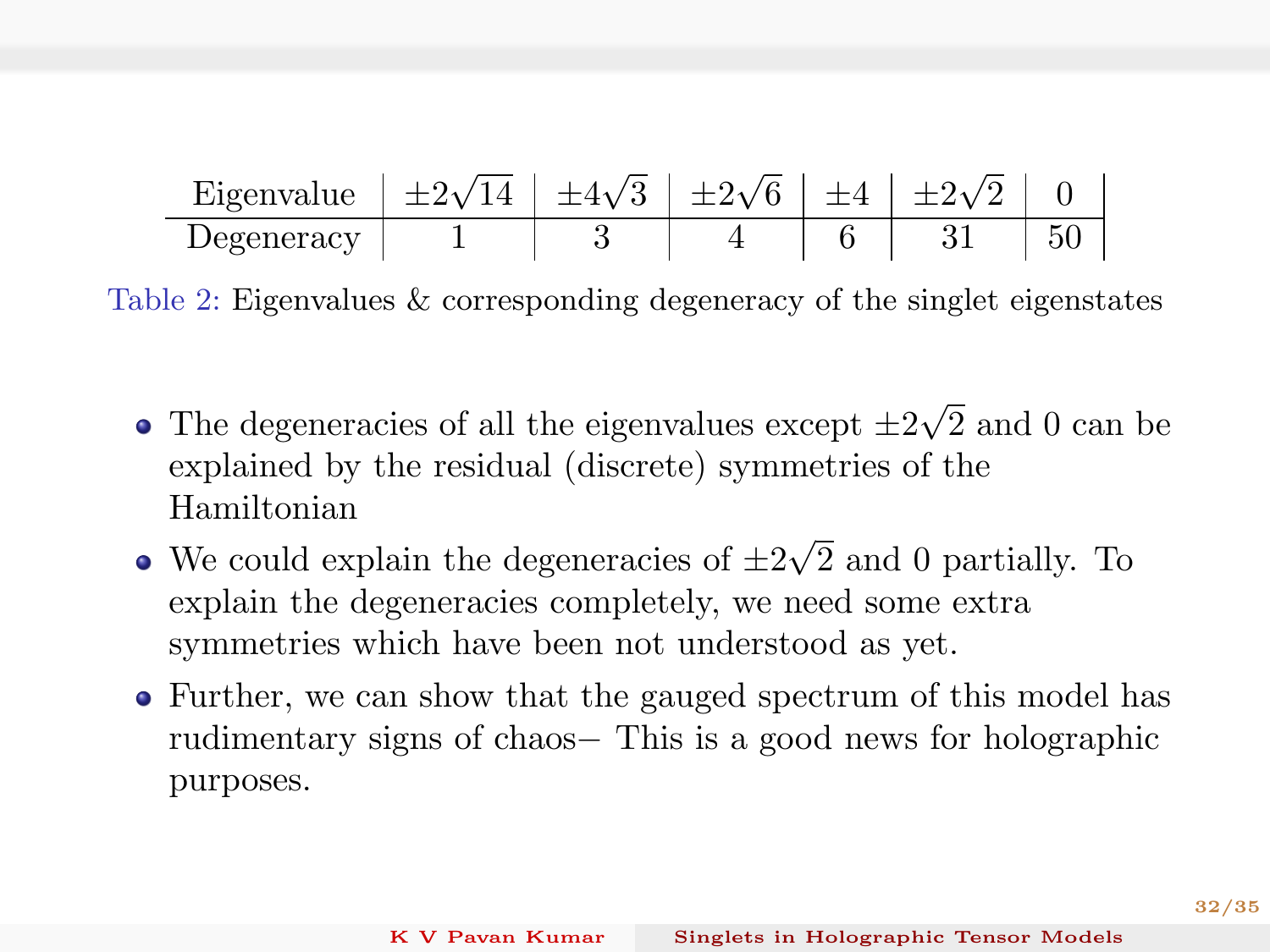## Future Directions

- Our method has potential to be generalized to tensor models with arbitrary N. Some work along this direction is done with Chethan and Avinash.
- The first step is to find the singlets by using  $Q_i$  singlet $\rangle = 0$ .
- $\bullet$  For arbitrary N, we could solve all but one equation which involves dealing with Clebsch Gordon coefficients of permutation groups.
- For instance, to find the singlets of the simplest non-trivial uncolored model $(N = 64)$ , we need to have knowledge of CG coefficients of  $S_{16}$ - which is a hard problem.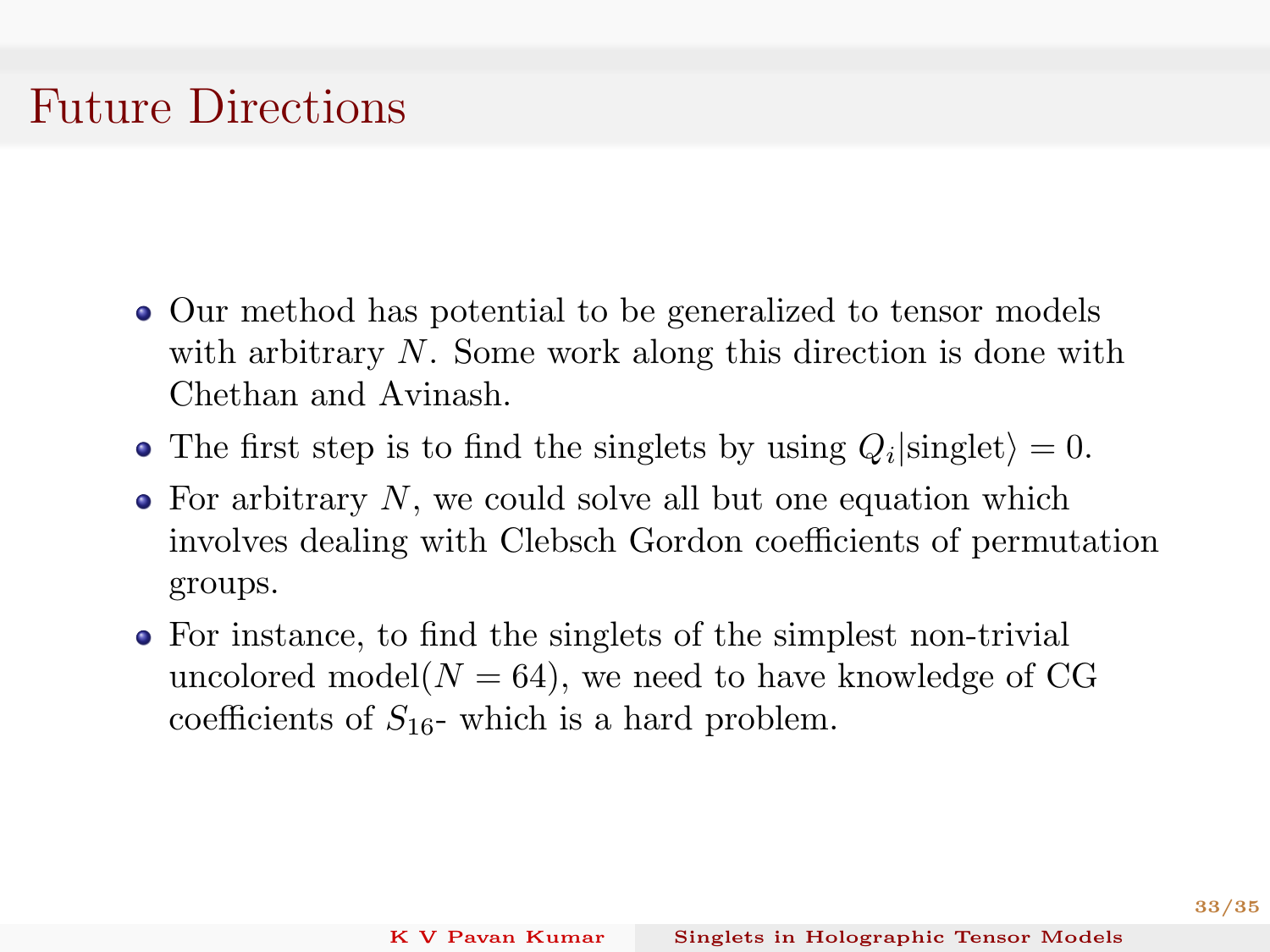# A simpler problem?

- There is a simpler problem to try before attacking the most general problem
- Whenever there is a factor of  $O(2)$  i.e., say a tensor model with symmetry group  $O(n_1) \times O(n_2) \times \ldots O(2)$ , then we can list all the singlet states in principle using our method.
- But to identify which are the independent ones among them seems to be the bottleneck<sup>6</sup>.
- These are the two directions that we would like to report on in the future.

<sup>6</sup>However, look Mello Koch et al:1707.01455, Ramgoolam et al:1708.03524

34/35